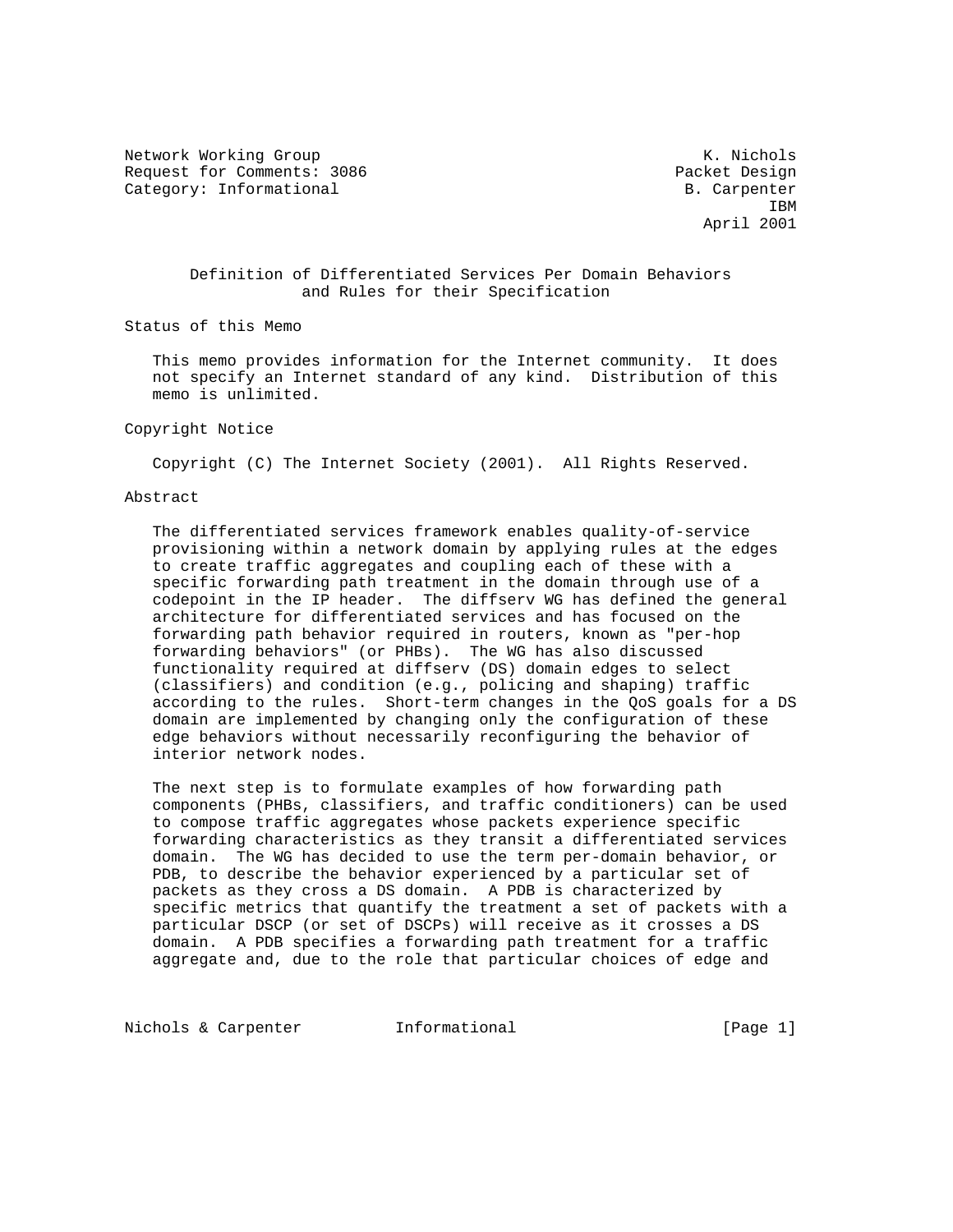PHB configuration play in its resulting attributes, it is where the

 forwarding path and the control plane interact. The measurable parameters of a PDB should be suitable for use in Service Level Specifications at the network edge.

 This document defines and discusses Per-Domain Behaviors in detail and lays out the format and required content for contributions to the Diffserv WG on PDBs and the procedure that will be applied for individual PDB specifications to advance as WG products. This format is specified to expedite working group review of PDB submissions.

# Table of Contents

| 3. The Value of Defining Edge-to-Edge Behavior  5                |
|------------------------------------------------------------------|
|                                                                  |
| 5. Format for Specification of Diffserv Per-Domain Behaviors  13 |
|                                                                  |
| 7. A Reference Per-Domain Behavior 19                            |
| 8. Guidelines for Advancing PDB Specifications 21                |
|                                                                  |
|                                                                  |
|                                                                  |
|                                                                  |
|                                                                  |
|                                                                  |

## 1 Introduction

 Differentiated Services allows an approach to IP Quality of Service that is modular, incrementally deployable, and scalable while introducing minimal per-node complexity [RFC2475]. From the end user's point of view, QoS should be supported end-to-end between any pair of hosts. However, this goal is not immediately attainable. It will require interdomain QoS support, and many untaken steps remain on the road to achieving this. One essential step, the evolution of the business models for interdomain QoS, will necessarily develop outside of the IETF. A goal of the diffserv WG is to provide the firm technical foundation that allows these business models to develop. The first major step will be to support edge-to-edge or intradomain QoS between the ingress and egress of a single network, i.e., a DS Domain in the terminology of RFC 2474. The intention is that this edge-to-edge QoS should be composable, in a purely technical sense, to a quantifiable QoS across a DS Region composed of multiple DS domains.

Nichols & Carpenter 1nformational [Page 2]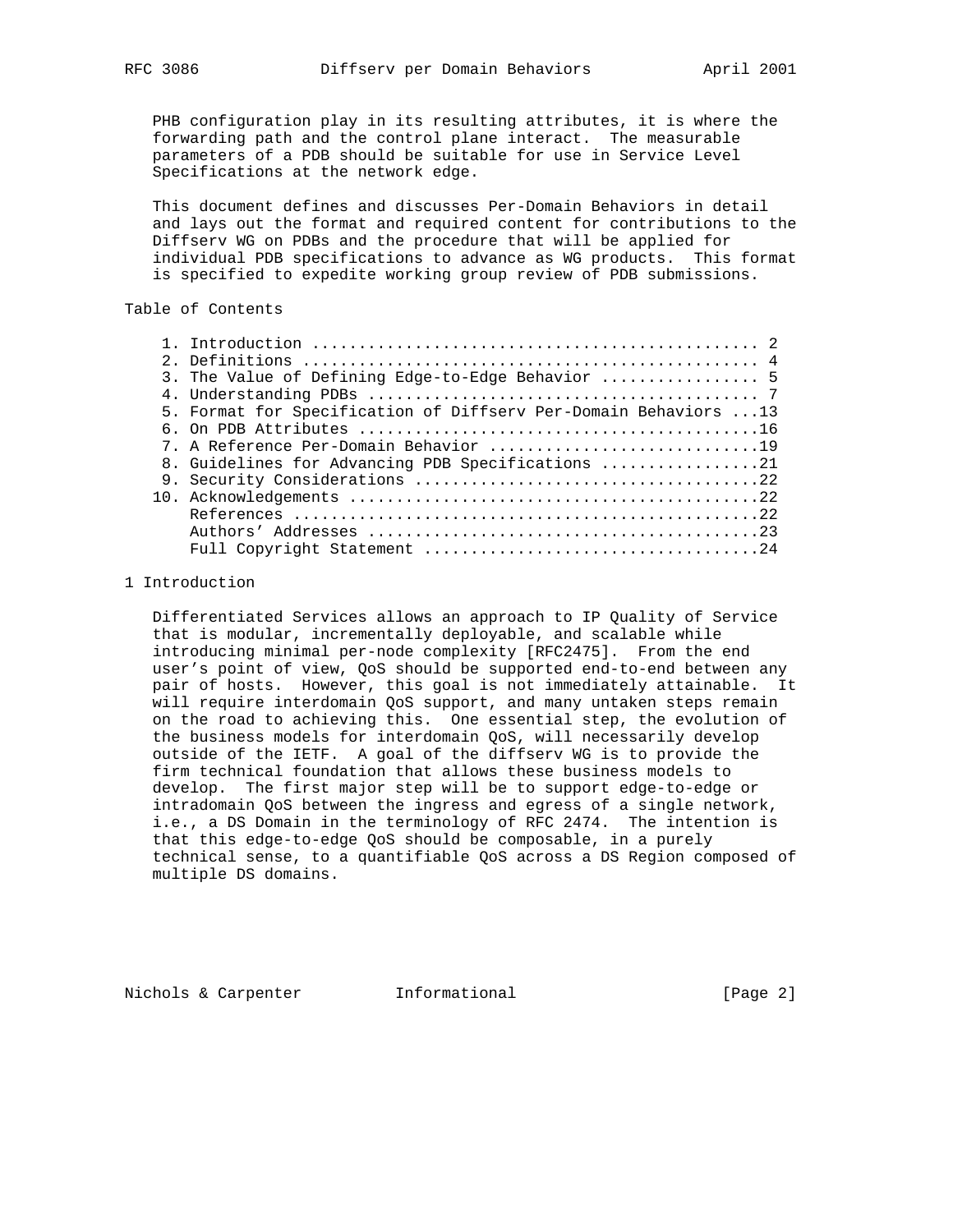The Diffserv WG has finished the first phase of standardizing the behaviors required in the forwarding path of all network nodes, the per-hop forwarding behaviors or PHBs. The PHBs defined in RFCs 2474, 2597 and 2598 give a rich toolbox for differential packet handling by individual boxes. The general architectural model for diffserv has been documented in RFC 2475. An informal router model [MODEL] describes a model of traffic conditioning and other forwarding behaviors. However, technical issues remain in moving "beyond the box" to intradomain QoS models.

 The ultimate goal of creating scalable end-to-end QoS in the Internet requires that we can identify and quantify behavior for a group of packets that is preserved when they are aggregated with other packets as they traverse the Internet. The step of specifying forwarding path attributes on a per-domain basis for a set of packets distinguished only by the mark in the DS field of individual packets is critical in the evolution of Diffserv QoS and should provide the technical input that will aid in the construction of business models. This document defines and specifies the term "Per-Domain Behavior" or PDB to describe QoS attributes across a DS domain.

 Diffserv classification and traffic conditioning are applied to packets arriving at the boundary of a DS domain to impose restrictions on the composition of the resultant traffic aggregates, as distinguished by the DSCP marking , inside the domain. The classifiers and traffic conditioners are set to reflect the policy and traffic goals for that domain and may be specified in a TCA (Traffic Conditioning Agreement). Once packets have crossed the DS boundary, adherence to diffserv principles makes it possible to group packets solely according to the behavior they receive at each hop (as selected by the DSCP). This approach has well-known scaling advantages, both in the forwarding path and in the control plane. Less well recognized is that these scaling properties only result if the per-hop behavior definition gives rise to a particular type of invariance under aggregation. Since the per-hop behavior must be equivalent for every node in the domain, while the set of packets marked for that PHB may be different at every node, PHBs should be defined such that their characteristics do not depend on the traffic volume of the associated BA on a router's ingress link nor on a particular path through the DS domain taken by the packets. Specifically, different streams of traffic that belong to the same traffic aggregate merge and split as they traverse the network. If the properties of a PDB using a particular PHB hold regardless of how the temporal characteristics of the marked traffic aggregate change as it traverses the domain, then that PDB scales. (Clearly this assumes that numerical parameters such as bandwidth allocated to the particular PDB may be different at different points in the network, and may be adjusted dynamically as traffic volume varies.) If there

Nichols & Carpenter **Informational** [Page 3]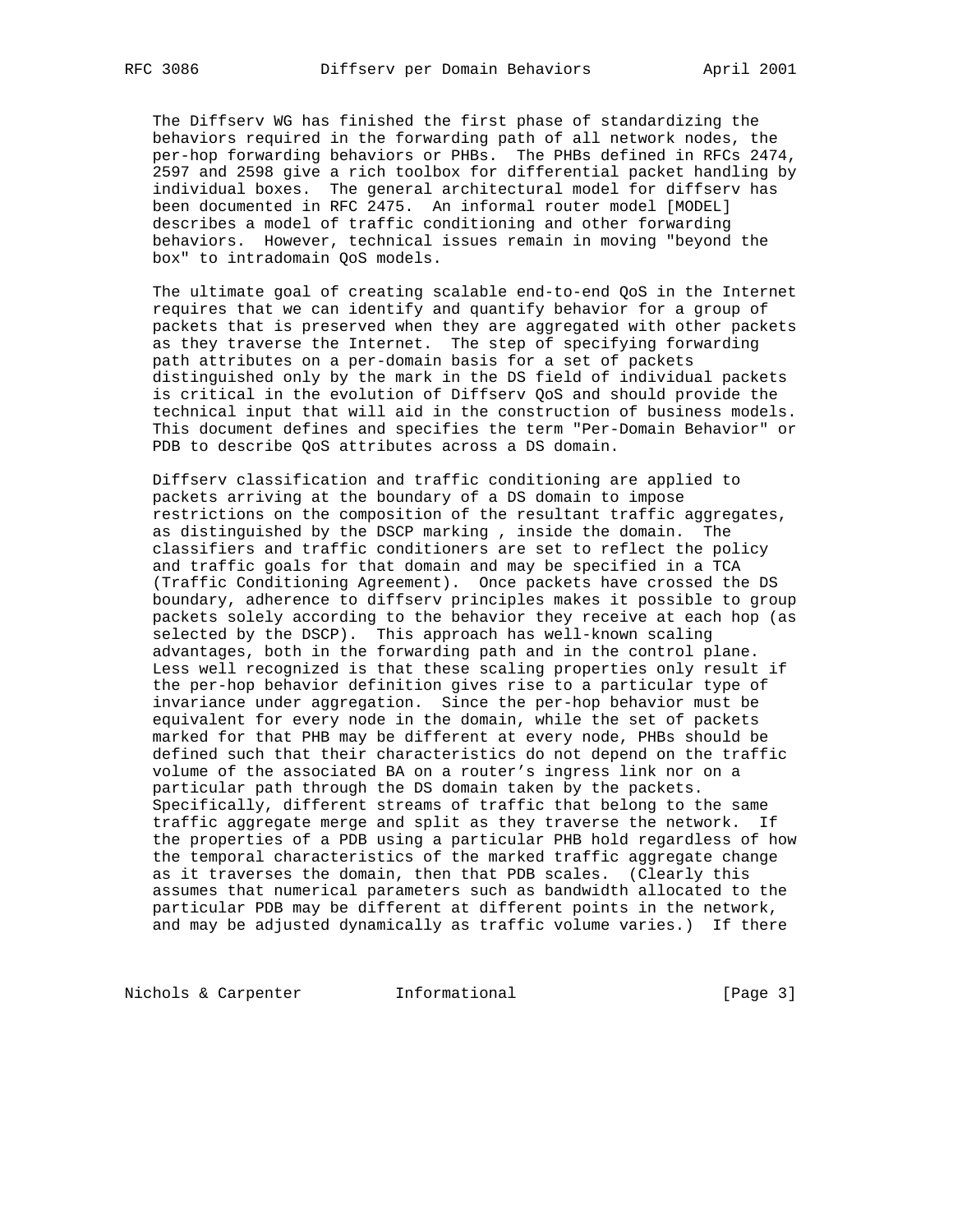are limits to where the properties hold, that translates to a limit on the size or topology of a DS domain that can use that PDB. Although useful single-link DS domains might exist, PDBs that are invariant with network size or that have simple relationships with network size and whose properties can be recovered by reapplying rules (that is, forming another diffserv boundary or edge to re enforce the rules for the traffic aggregate) are needed for building scalable end-to-end quality of service.

 There is a clear distinction between the definition of a Per-Domain Behavior in a DS domain and a service that might be specified in a Service Level Agreement. The PDB definition is a technical building block that permits the coupling of classifiers, traffic conditioners, specific PHBs, and particular configurations with a resulting set of specific observable attributes which may be characterized in a variety of ways. These definitions are intended to be useful tools in configuring DS domains, but the PDB (or PDBs) used by a provider is not expected to be visible to customers any more than the specific PHBs employed in the provider's network would be. Network providers are expected to select their own measures to make customer-visible in contracts and these may be stated quite differently from the technical attributes specified in a PDB definition, though the configuration of a PDB might be taken from a Service Level Specification (SLS). Similarly, specific PDBs are intended as tools for ISPs to construct differentiated services offerings; each may choose different sets of tools, or even develop their own, in order to achieve particular externally observable metrics. Nevertheless, the measurable parameters of a PDB are expected to be among the parameters cited directly or indirectly in the Service Level Specification component of a corresponding SLA.

 This document defines Differentiated Services Per-Domain Behaviors and specifies the format that must be used for submissions of particular PDBs to the Diffserv WG.

## 2 Definitions

 The following definitions are stated in RFCs 2474 and 2475 and are repeated here for easy reference:

- " Behavior Aggregate: a collection of packets with the same codepoint crossing a link in a particular direction.
- " Differentiated Services Domain: a contiguous portion of the Internet over which a consistent set of differentiated services policies are administered in a coordinated fashion. A differentiated services domain can represent different

Nichols & Carpenter 1nformational (Page 4)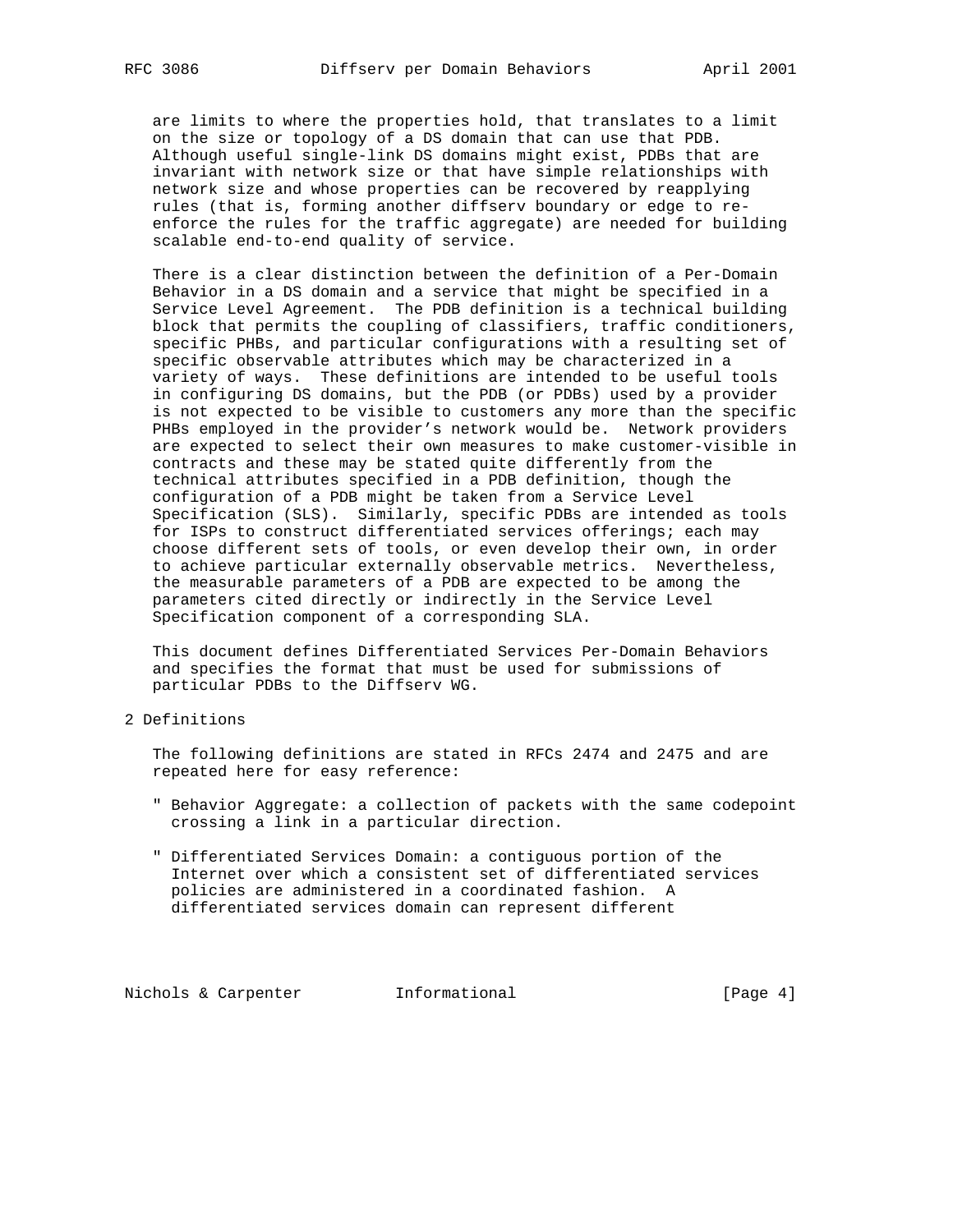administrative domains or autonomous systems, different trust regions, different network technologies (e.g., cell/frame), hosts and routers, etc. Also DS domain.

 " Differentiated Services Boundary: the edge of a DS domain, where classifiers and traffic conditioners are likely to be deployed. A differentiated services boundary can be further sub-divided into ingress and egress nodes, where the ingress/egress nodes are the downstream/upstream nodes of a boundary link in a given traffic direction. A differentiated services boundary typically is found at the ingress to the first-hop differentiated services-compliant router (or network node) that a host's packets traverse, or at the egress of the last-hop differentiated services-compliant router or network node that packets traverse before arriving at a host. This is sometimes referred to as the boundary at a leaf router. A differentiated services boundary may be co-located with a host, subject to local policy. Also DS boundary.

To these we add:

- " Traffic Aggregate: a collection of packets with a codepoint that maps to the same PHB, usually in a DS domain or some subset of a DS domain. A traffic aggregate marked for the foo PHB is referred to as the "foo traffic aggregate" or "foo aggregate" interchangeably. This generalizes the concept of Behavior Aggregate from a link to a network.
- " Per-Domain Behavior: the expected treatment that an identifiable or target group of packets will receive from "edge-to-edge" of a DS domain. (Also PDB.) A particular PHB (or, if applicable, list of PHBs) and traffic conditioning requirements are associated with each PDB.
- " A Service Level Specification (SLS) is a set of parameters and their values which together define the service offered to a traffic stream by a DS domain. It is expected to include specific values or bounds for PDB parameters.
- 3 The Value of Defining Edge-to-Edge Behavior

 As defined in section 2, a PDB describes the edge-to-edge behavior across a DS domain's "cloud." Specification of the transit expectations of packets matching a target for a particular diffserv behavior across a DS domain will both assist in the deployment of single-domain QoS and will help enable the composition of end-to-end, cross-domain services. Networks of DS domains can be connected to create end-to-end services by building on the PDB characteristics without regard to the particular PHBs used. This level of

Nichols & Carpenter **Informational** [Page 5]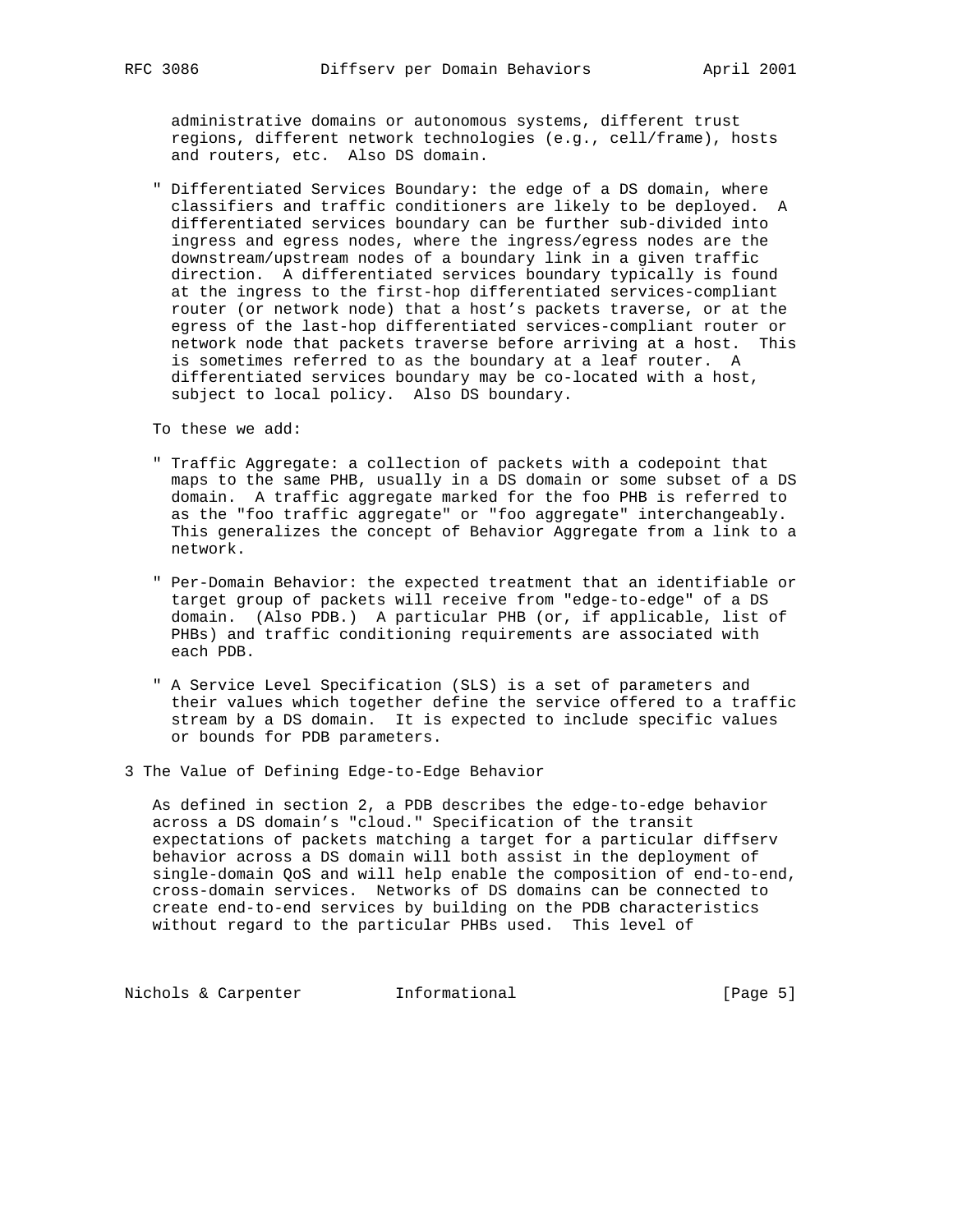abstraction makes it easier to compose cross-domain services as well as making it possible to hide details of a network's internals while exposing information sufficient to enable QoS.

 Today's Internet is composed of multiple independently administered domains or Autonomous Systems (ASs), represented by the "clouds" in figure 1. To deploy ubiquitous end-to-end quality of service in the Internet, business models must evolve that include issues of charging and reporting that are not in scope for the IETF. In the meantime, there are many possible uses of quality of service within an AS and the IETF can address the technical issues in creating an intradomain QoS within a Differentiated Services framework. In fact, this approach is quite amenable to incremental deployment strategies.

 Where DS domains are independently administered, the evolution of the necessary business agreements and future signaling arrangements will take some time, thus, early deployments will be within a single administrative domain. Putting aside the business issues, the same technical issues that arise in interconnecting DS domains with homogeneous administration will arise in interconnecting the autonomous systems (ASs) of the Internet.



Figure 1: Interconnection of ASs and DS Domains

 A single AS (e.g., AS2 in figure 1) may be composed of subnetworks and, as the definition allows, these can be separate DS domains. An AS might have multiple DS domains for a number of reasons, most notable being to follow topological and/or technological boundaries

Nichols & Carpenter 1nformational (Page 6)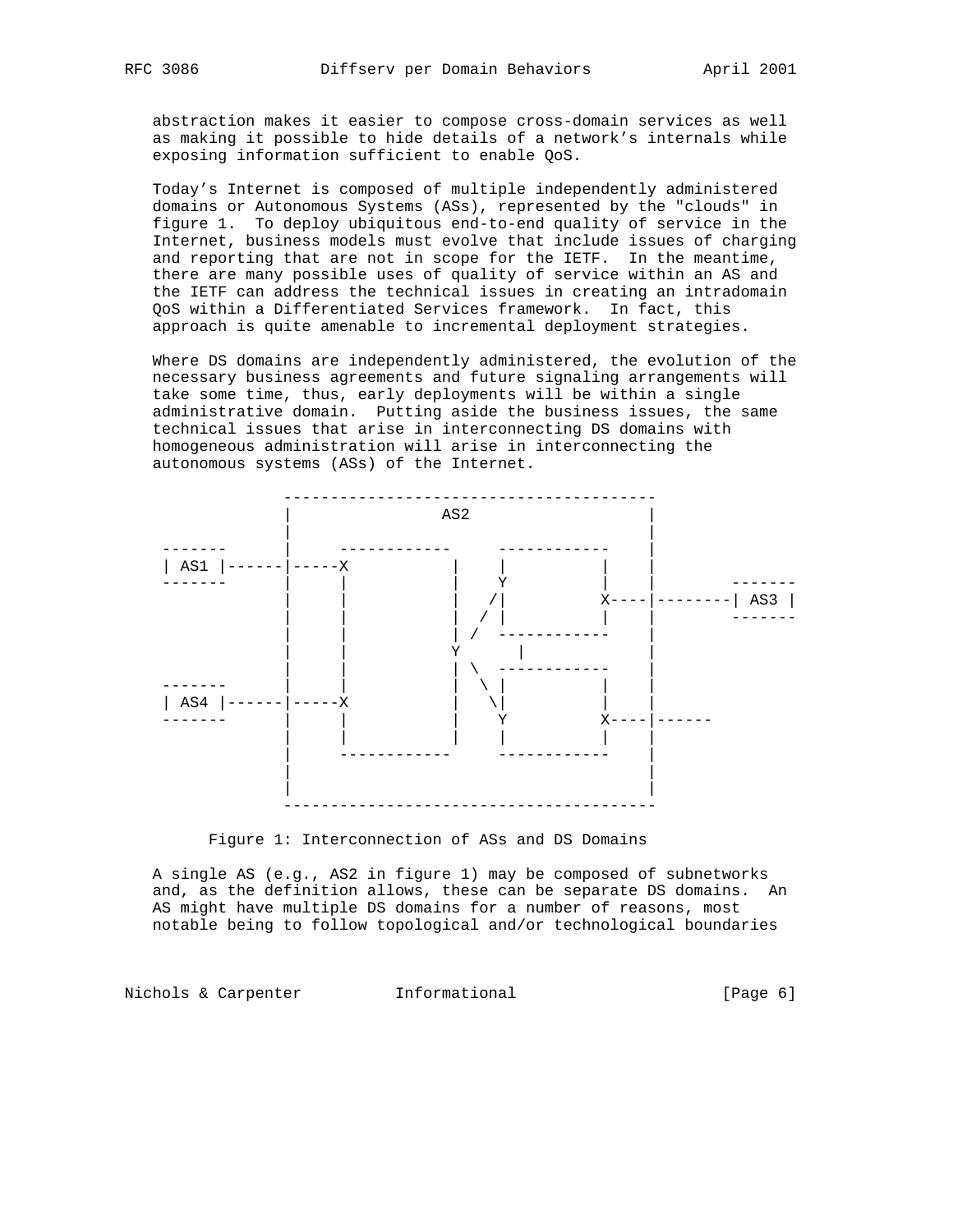and to separate the allocation of resources. If we confine ourselves to the DS boundaries between these "interior" DS domains, we avoid the non-technical problems of setting up a service and can address the issues of creating characterizable PDBs.

 The incentive structure for differentiated services is based on upstream domains ensuring their traffic conforms to the Traffic Conditioning Agreements (TCAs) with downstream domains and downstream domains enforcing that TCA, thus metrics associated with PDBs can be sensibly computed. The letters "X" and "Y" in figure 1 represent the DS boundary routers containing traffic conditioners that ensure and enforce conformance (e.g., shapers and policers). Although policers and shapers are expected at the DS boundaries of ASs (the "X" boxes), they might appear anywhere, or nowhere, inside the AS. Specifically, the boxes at the DS boundaries internal to the AS (the "Y" boxes) may or may not condition traffic. Technical guidelines for the placement and configuration of DS boundaries should derive from the attributes of a particular PDB under aggregation and multiple hops.

 This definition of PDB continues the separation of forwarding path and control plane described in RFC 2474. The forwarding path characteristics are addressed by considering how the behavior at every hop of a packet's path is affected by the merging and branching of traffic aggregates through multiple hops. Per-hop behaviors in nodes are configured infrequently, representing a change in network infrastructure. More frequent quality-of-service changes come from employing control plane functions in the configuration of the DS boundaries. A PDB provides a link between the DS domain level at which control is exercised to form traffic aggregates with quality of-service goals across the domain and the per-hop and per-link treatments packets receive that results in meeting the quality-of service goals.

## 4 Understanding PDBs

#### 4.1 Defining PDBs

 RFCs 2474 and 2475 define a Differentiated Services Behavior Aggregate as "a collection of packets with the same DS codepoint crossing a link in a particular direction" and further state that packets with the same DSCP get the same per-hop forwarding treatment (or PHB) everywhere inside a single DS domain. Note that even if multiple DSCPs map to the same PHB, this must hold for each DSCP individually. In section 2 of this document, we introduced a more general definition of a traffic aggregate in the diffserv sense so that we might easily refer to the packets which are mapped to the same PHB everywhere within a DS domain. Section 2 also presented a short definition of PDBs which we expand upon in this section:

Nichols & Carpenter **Informational Informational** [Page 7]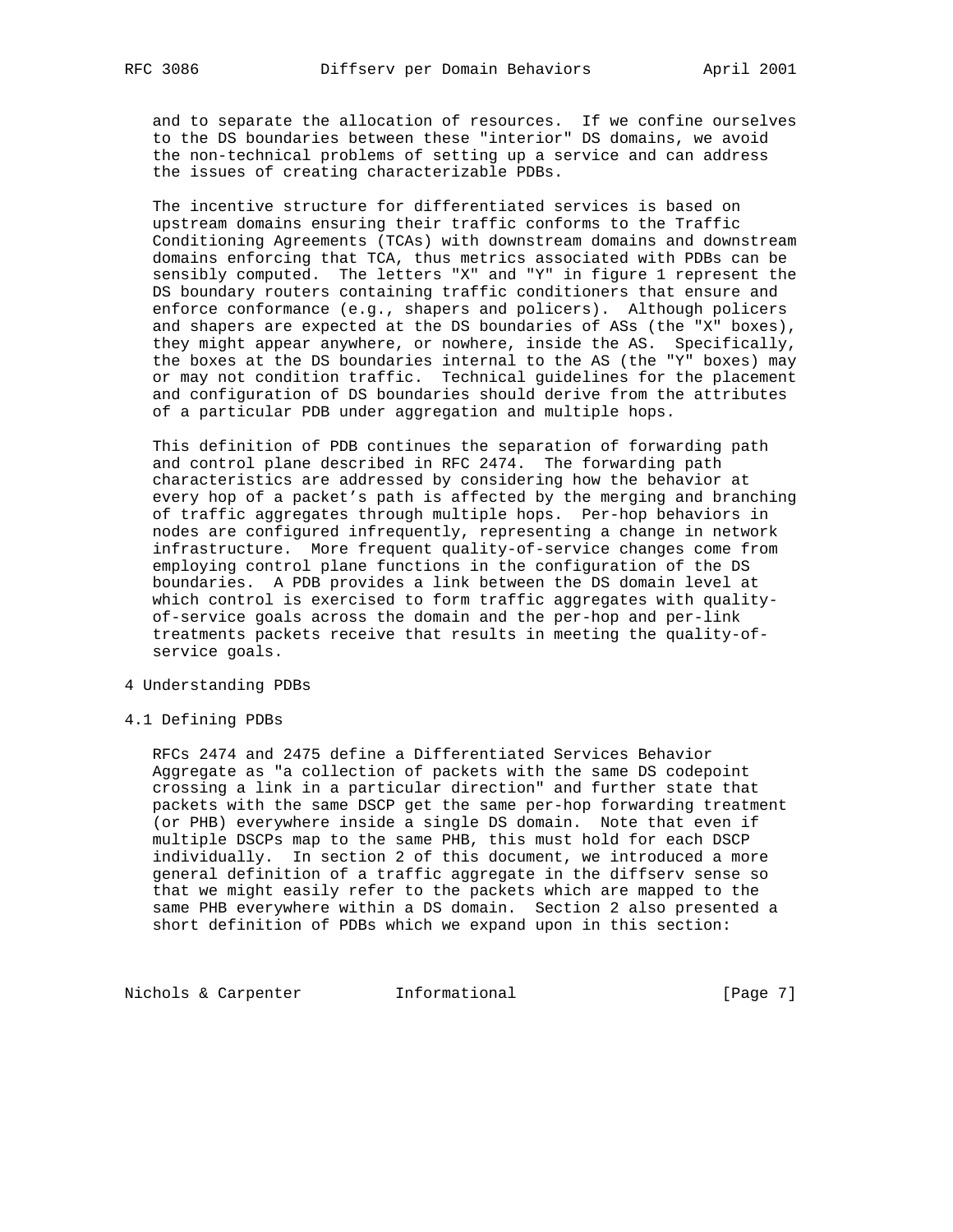Per-Domain Behavior: the expected treatment that an identifiable or target group of packets will receive from "edge to edge" of a DS domain. A particular PHB (or, if applicable, list of PHBs) and traffic conditioning requirements are associated with each PDB.

 Each PDB has measurable, quantifiable, attributes that can be used to describe what happens to its packets as they enter and cross the DS domain. These derive from the characteristics of the traffic aggregate that results from application of classification and traffic conditioning during the entry of packets into the DS domain and the forwarding treatment (PHB) the packets get inside the domain, but can also depend on the entering traffic loads and the domain's topology. PDB attributes may be absolute or statistical and they may be parameterized by network properties. For example, a loss attribute might be expressed as "no more than 0.1% of packets will be dropped when measured over any time period larger than T", a delay attribute might be expressed as "50% of delivered packets will see less than a delay of d milliseconds, 30% will see a delay less than 2d ms, 20% will see a delay of less than 3d ms." A wide range of metrics is possible. In general they will be expressed as bounds or percentiles rather than as absolute values.

 A PDB is applied to a target group of packets arriving at the edge of the DS domain. The target group is distinguished from all arriving packets by use of packet classifiers [RFC2475] (where the classifier may be "null"). The action of the PDB on the target group has two parts. The first part is the the use of traffic conditioning to create a traffic aggregate. During traffic conditioning, conformant packets are marked with a DSCP for the PHB associated with the PDB (see figure 2). The second part is the treatment experienced by packets from the same traffic aggregate transiting the interior of a DS domain, between and inside of DS domain boundaries. The following subsections further discuss these two effects on the target group that arrives at the DS domain boundary.

|         |                                                                          | $+00$ |
|---------|--------------------------------------------------------------------------|-------|
|         | $\text{array}$  classifiers  target group  traffic conditioning  traffic |       |
| packets | $\int$ of packets $\int$ a marking (for foo) aggregate                   |       |
|         |                                                                          |       |

 Figure 2: Relationship of the traffic aggregate associated with a PDB to arriving packets

Nichols & Carpenter 1nformational (Page 8)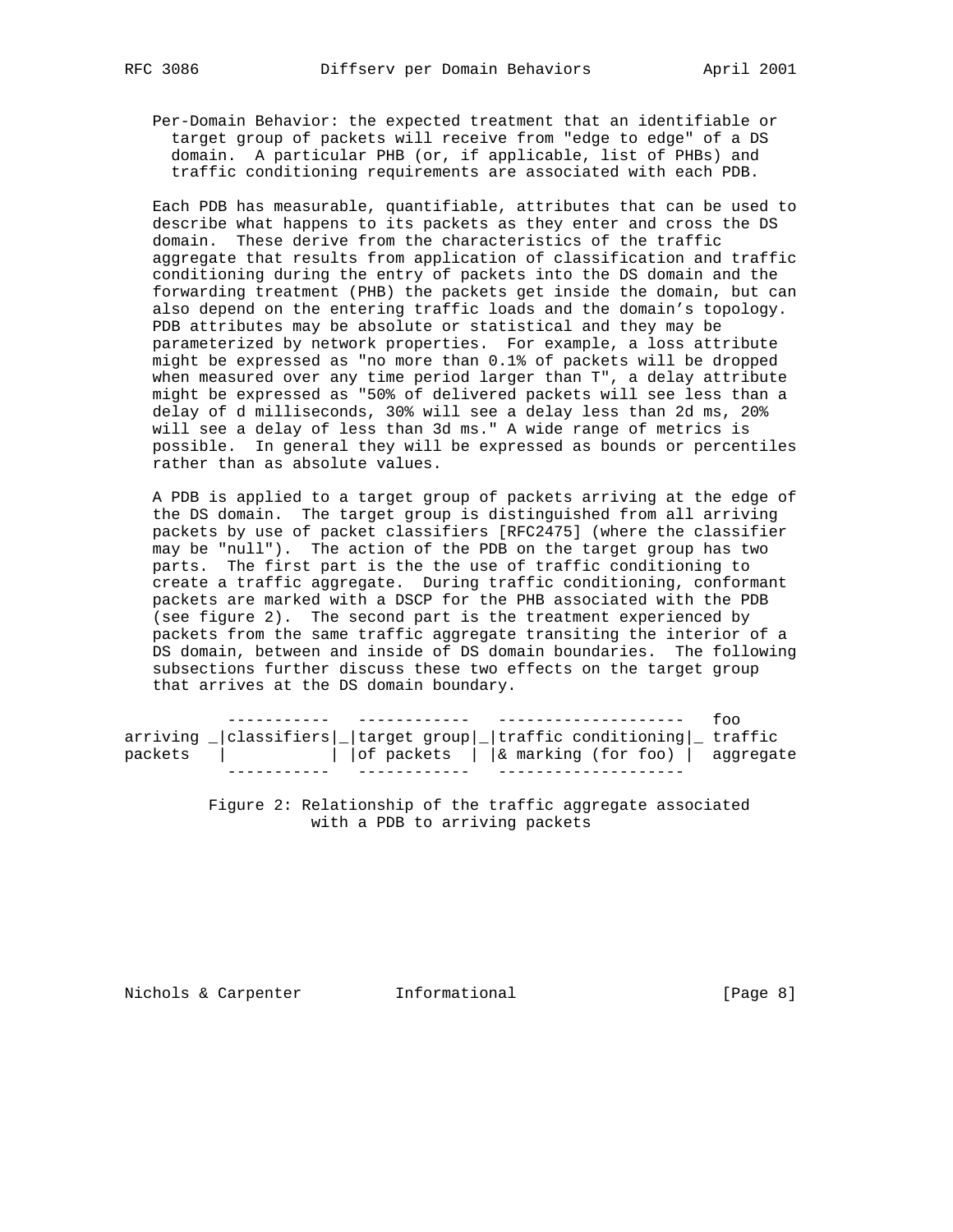4.1.1 Crossing the DS edge: the effects of traffic conditioning on the target group

 This effect is quantified by the relationship of the emerging traffic aggregate to the entering target group. That relationship can depend on the arriving traffic pattern as well as the configuration of the traffic conditioners. For example, if the EF PHB [RFC2598] and a strict policer of rate R are associated with the foo PDB, then the first part of characterizing the foo PDB is to write the relationship between the arriving target packets and the departing foo traffic aggregate. In this case, "the rate of the emerging foo traffic aggregate is less than or equal to the smaller of R and the arrival rate of the target group of packets" and additional temporal characteristics of the packets (e.g., burst) may be specified as desired. Thus, there is a "loss rate" on the arriving target group that results from sending too much traffic or the traffic with the wrong temporal characteristics. This loss rate should be entirely preventable (or controllable) by the upstream sender conforming to the traffic conditioning associated with the PDB specification.

 The issue of "who is in control" of the loss (or demotion) rate helps to clearly delineate this component of PDB performance from that associated with transiting the domain. The latter is completely under control of the operator of the DS domain and the former is used to ensure that the entering traffic aggregate conforms to the traffic profile to which the operator has provisioned the network. Further, the effects of traffic conditioning on the target group can usually be expressed more simply than the effects of transiting the DS domain on the traffic aggregate's traffic profile.

 A PDB may also apply traffic conditioning at DS domain egress. The effect of this conditioning on the overall PDB attributes would be treated similarly to the ingress characteristics (the authors may develop more text on this in the future, but it does not materially affect the ideas presented in this document.)

4.1.2 Crossing the DS domain: transit effects

 The second component of PDB performance is the metrics that characterize the transit of a packet of the PDB's traffic aggregate between any two edges of the DS domain boundary shown in figure 3. Note that the DS domain boundary runs through the DS boundary routers since the traffic aggregate is generally formed in the boundary router before the packets are queued and scheduled for output. (In most cases, this distinction is expected to be important.)

Nichols & Carpenter **Informational** [Page 9]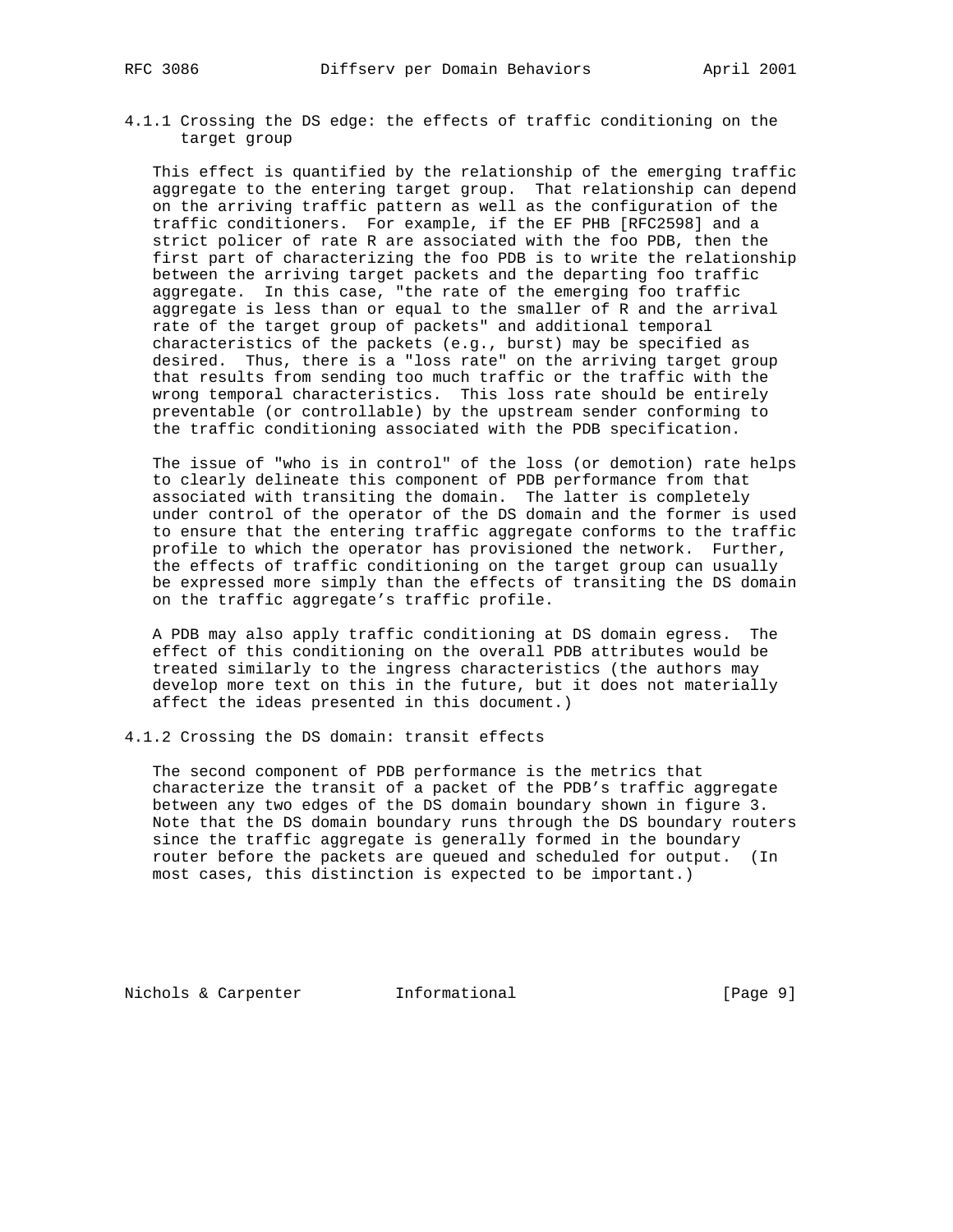DSCPs should not change in the interior of a DS domain as there is no traffic conditioning being applied. If it is necessary to reapply the kind of traffic conditioning that could result in remarking, there should be a DS domain boundary at that point, though such an "interior" boundary can have "lighter weight" rules in its TCA. Thus, when measuring attributes between locations as indicated in figure 3, the DSCP at the egress side can be assumed to have held throughout the domain.



 Figure 3: Range of applicability of attributes of a traffic aggregate associated with a PDB (is between the points marked "X")

 Though a DS domain may be as small as a single node, more complex topologies are expected to be the norm, thus the PDB definition must hold as its traffic aggregate is split and merged on the interior links of a DS domain. Packet flow in a network is not part of the PDB definition; the application of traffic conditioning as packets enter the DS domain and the consistent PHB through the DS domain must suffice. A PDB's definition does not have to hold for arbitrary topologies of networks, but the limits on the range of applicability for a specific PDB must be clearly specified.

 In general, a PDB operates between N ingress points and M egress points at the DS domain boundary. Even in the degenerate case where N=M=1, PDB attributes are more complex than the definition of PHB attributes since the concatenation of the behavior of intermediate nodes affects the former. A complex case with N and M both greater than one involves splits and merges in the traffic path and is non trivial to analyze. Analytic, simulation, and experimental work will all be necessary to understand even the simplest PDBs.

4.2 Constructing PDBs

 A DS domain is configured to meet the network operator's traffic engineering goals for the domain independently of the performance goals for a particular flow of a traffic aggregate. Once the

Nichols & Carpenter 1nformational [Page 10]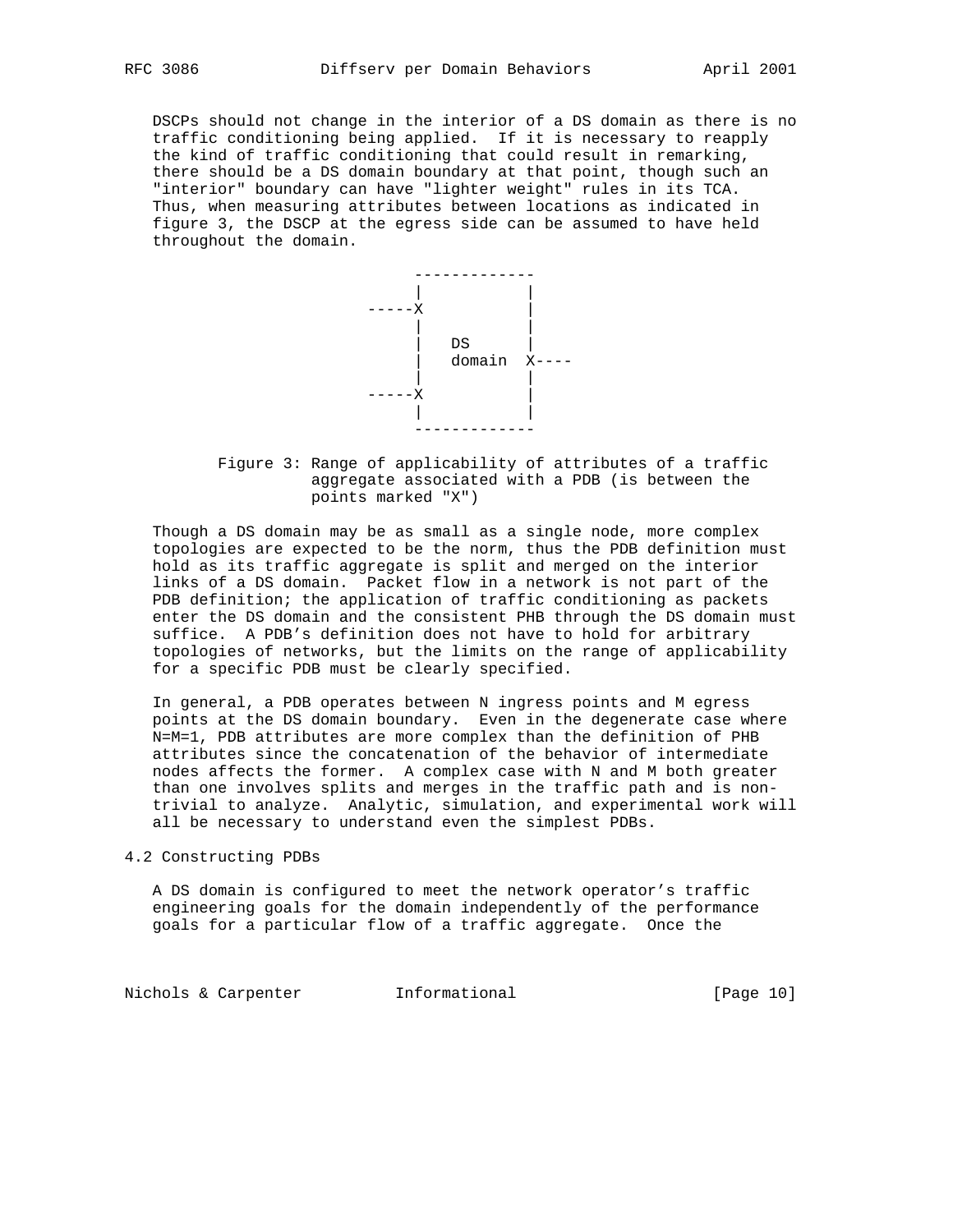interior routers are configured for the number of distinct traffic aggregates that the network will handle, each PDB's allocation at the edge comes from meeting the desired performance goals for the PDB's traffic aggregate subject to that configuration of packet schedulers and bandwidth capacity. The configuration of traffic conditioners at the edge may be altered by provisioning or admission control but the decision about which PDB to use and how to apply classification and traffic conditioning comes from matching performance to goals.

 For example, consider the DS domain of figure 3. A PDB with an explicit bound on loss must apply traffic conditioning at the boundary to ensure that on the average no more packets are admitted than can emerge. Though, queueing internal to the network may result in a difference between input and output traffic over some timescales, the averaging timescale should not exceed what might be expected for reasonably sized buffering inside the network. Thus if bursts are allowed to arrive into the interior of the network, there must be enough capacity to ensure that losses don't exceed the bound. Note that explicit bounds on the loss level can be particularly difficult as the exact way in which packets merge inside the network affects the burstiness of the PDB's traffic aggregate and hence, loss.

 PHBs give explicit expressions of the treatment a traffic aggregate can expect at each hop. For a PDB, this behavior must apply to merging and diverging traffic aggregates, thus characterizing a PDB requires understanding what happens to a PHB under aggregation. That is, PHBs recursively applied must result in a known behavior. As an example, since maximum burst sizes grow with the number of microflows or traffic aggregate streams merged, a PDB specification must address this. A clear advantage of constructing behaviors that aggregate is the ease of concatenating PDBs so that the associated traffic aggregate has known attributes that span interior DS domains and, eventually, farther. For example, in figure 1 assume that we have configured the foo PDB on the interior DS domains of AS2. Then traffic aggregates associated with the foo PDB in each interior DS domain of AS2 can be merged at the shaded interior boundary routers. If the same (or fewer) traffic conditioners as applied at the entrance to AS2 are applied at these interior boundaries, the attributes of the foo PDB should continue to be used to quantify the expected behavior. Explicit expressions of what happens to the behavior under aggregation, possibly parameterized by node in-degrees or network diameters, are necessary to determine what to do at the internal aggregation points. One approach might be to completely reapply the traffic conditioning at these points; another might employ some limited rate-based remarking only.

Nichols & Carpenter **Informational** [Page 11]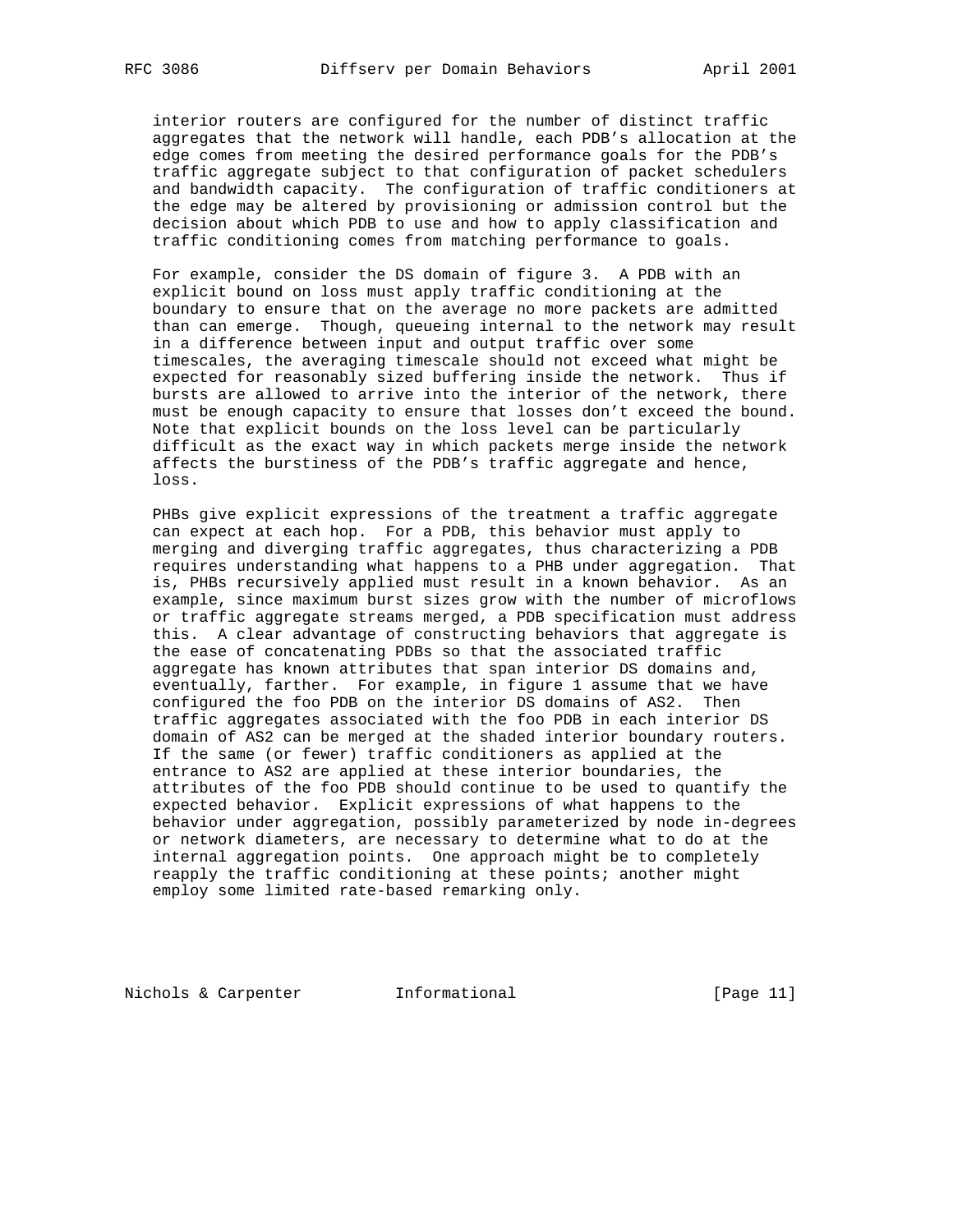Multiple PDBs may use the same PHB. The specification of a PDB can contain a list of PHBs and their required configuration, all of which would result in the same PDB. In operation, it is expected that a single domain will use a single PHB to implement a particular PDB, though different domains may select different PHBs. Recall that in the diffserv definition [RFC2474], a single PHB might be selected within a domain by a list of DSCPs. Multiple PDBs might use the same PHB in which case the transit performance of traffic aggregates of these PDBs will, of necessity, be the same. Yet, the particular characteristics that the PDB designer wishes to claim as attributes may vary, so two PDBs that use the same PHB might not be specified with the same list of attributes.

 The specification of the transit expectations of PDBs across domains both assists in the deployment of QoS within a DS domain and helps enable the composition of end-to-end, cross-domain services to proceed by making it possible to hide details of a domain's internals while exposing characteristics necessary for QoS.

## 4.3 PDBs using PHB Groups

 The use of PHB groups to construct PDBs can be done in several ways. A single PHB member of a PHB group might be used to construct a single PDB. For example, a PDB could be defined using just one of the Class Selector Compliant PHBs [RFC2474]. The traffic conditioning for that PDB and the required configuration of the particular PHB would be defined in such a way that there was no dependence or relationship with the manner in which other PHBs of the group are used or, indeed, whether they are used in that DS domain. In this case, the reasonable approach would be to specify this PDB alone in a document which expressly called out the conditions and configuration of the Class Selector PHB required.

 A single PDB can be constructed using more than one PHB from the same PHB group. For example, the traffic conditioner described in RFC 2698 might be used to mark a particular entering traffic aggregate for one of the three AF1x PHBs [RFC2597] while the transit performance of the resultant PDB is specified, statistically, across all the packets marked with one of those PHBs.

 A set of related PDBs might be defined using a PHB group. In this case, the related PDBs should be defined in the same document. This is appropriate when the traffic conditioners that create the traffic aggregates associated with each PDB have some relationships and interdependencies such that the traffic aggregates for these PDBs should be described and characterized together. The transit attributes will depend on the PHB associated with the PDB and will not be the same for all PHBs in the group, though there may be some

Nichols & Carpenter 1nformational [Page 12]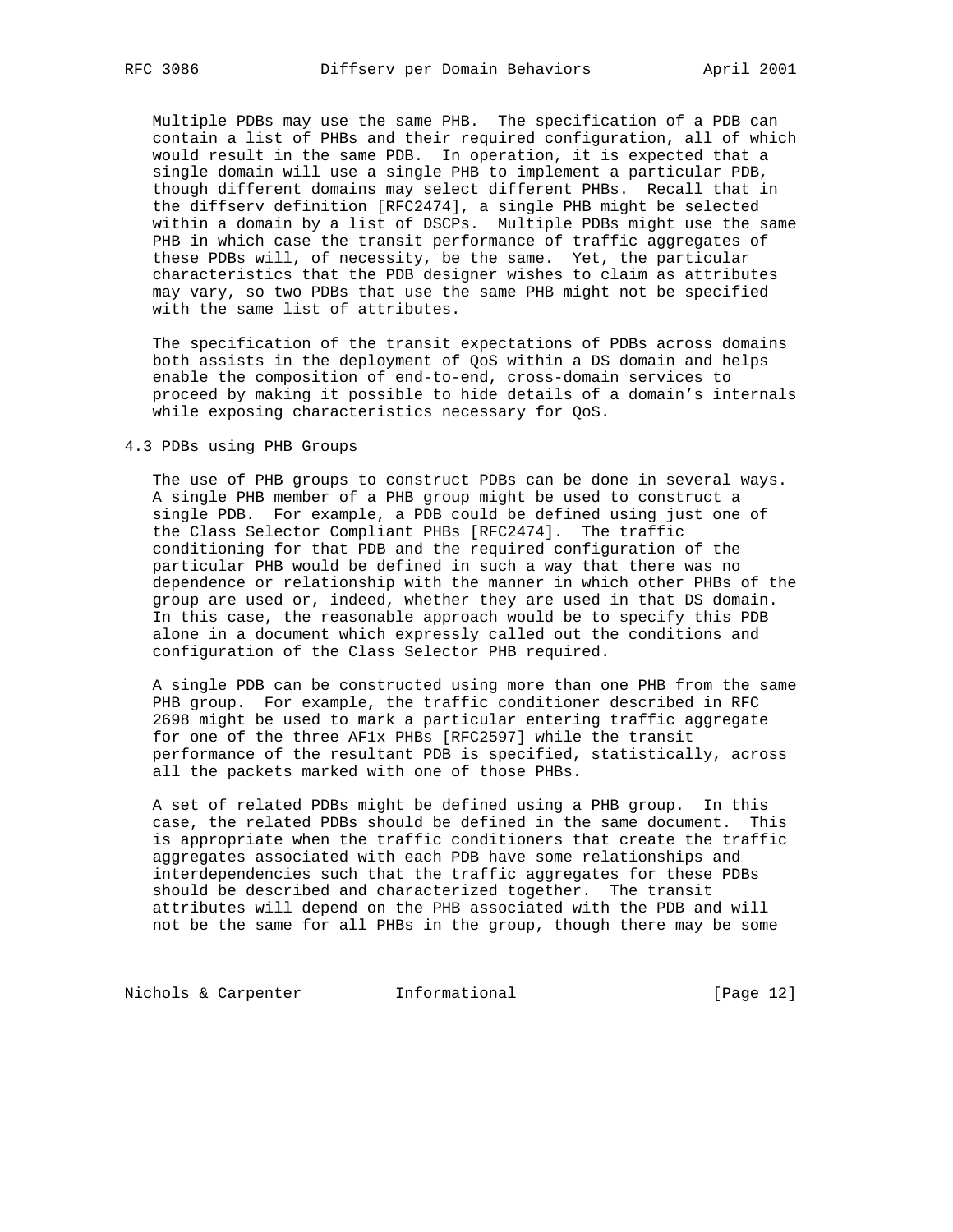parameterized interrelationship between the attributes of each of these PDBs. In this case, each PDB should have a clearly separate description of its transit attributes (delineated in a separate subsection) within the document. For example, the traffic conditioner described in RFC 2698 might be used to mark arriving packets for three different AF1x PHBs, each of which is to be treated as a separate traffic aggregate in terms of transit properties. Then a single document could be used to define and quantify the relationship between the arriving packets and the emerging traffic aggregates as they relate to one another. The transit characteristics of packets of each separate AF1x traffic aggregate should be described separately within the document.

 Another way in which a PHB group might be used to create one PDB per PHB might have decoupled traffic conditioners, but some relationship between the PHBs of the group. For example, a set of PDBs might be defined using Class Selector Compliant PHBs [RFC2474] in such a way that the traffic conditioners that create the traffic aggregates are not related, but the transit performance of each traffic aggregate has some parametric relationship to the other. If it makes sense to specify them in the same document, then the  $author(s)$  should do so.

4.4 Forwarding path vs. control plane

 A PDB's associated PHB, classifiers, and traffic conditioners are all in the packet forwarding path and operate at line rates. PHBs, classifiers, and traffic conditioners are configured in response to control plane activity which takes place across a range of time scales, but, even at the shortest time scale, control plane actions are not expected to happen per-packet. Classifiers and traffic conditioners at the DS domain boundary are used to enforce who gets to use the PDB and how the PDB should behave temporally. Reconfiguration of PHBs might occur monthly, quarterly, or only when the network is upgraded. Classifiers and traffic conditioners might be reconfigured at a few regular intervals during the day or might happen in response to signalling decisions thousands of times a day. Much of the control plane work is still evolving and is outside the charter of the Diffserv WG. We note that this is quite appropriate since the manner in which the configuration is done and the time scale at which it is done should not affect the PDB attributes.

5 Format for Specification of Diffserv Per-Domain Behaviors

 PDBs arise from a particular relationship between edge and interior (which may be parameterized). The quantifiable characteristics of a PDB must be independent of whether the network edge is configured statically or dynamically. The particular configuration of traffic

Nichols & Carpenter **Informational** [Page 13]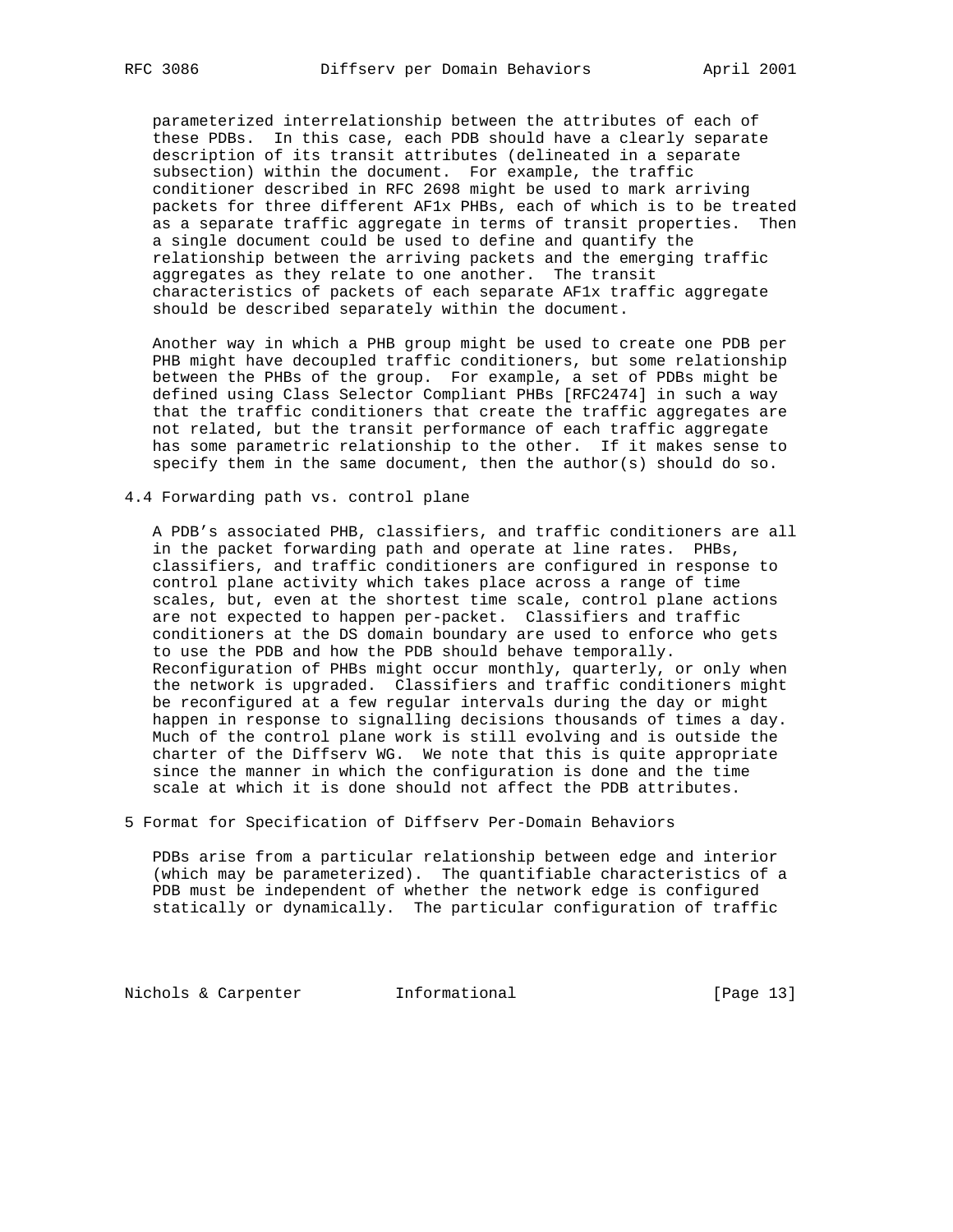conditioners at the DS domain edge is critical to how a PDB performs, but the  $act(s)$  of configuring the edge is a control plane action which can be separated from the specification of the PDB.

 The following sections must be present in any specification of a Differentiated Services PDB. Of necessity, their length and content will vary greatly.

5.1 Applicability Statement

 All PDB specs must have an applicability statement that outlines the intended use of this PDB and the limits to its use.

5.2 Technical specification

 This section specifies the rules or guidelines to create this PDB, each distinguished with "may", "must" and "should." The technical specification must list the classification and traffic conditioning required (if any) and the PHB (or PHBs) to be used with any additional requirements on their configuration beyond that contained in RFCs. Classification can reflect the results of an admission control process. Traffic conditioning may include marking, traffic shaping, and policing. A Service Provisioning Policy might be used to describe the technical specification of a particular PDB.

## 5.3 Attributes

 A PDB's attributes tell how it behaves under ideal conditions if configured in a specified manner (where the specification may be parameterized). These might include drop rate, throughput, delay bounds measured over some time period. They may be bounds, statistical bounds, or percentiles (e.g., "90% of all packets measured over intervals of at least 5 minutes will cross the DS domain in less than 5 milliseconds"). A wide variety of characteristics may be used but they must be explicit, quantifiable, and defensible. Where particular statistics are used, the document must be precise about how they are to be measured and about how the characteristics were derived.

 Advice to a network operator would be to use these as guidelines in creating a service specification rather than use them directly. For example, a "loss-free" PDB would probably not be sold as such, but rather as a service with a very small packet loss probability.

Nichols & Carpenter **Informational** [Page 14]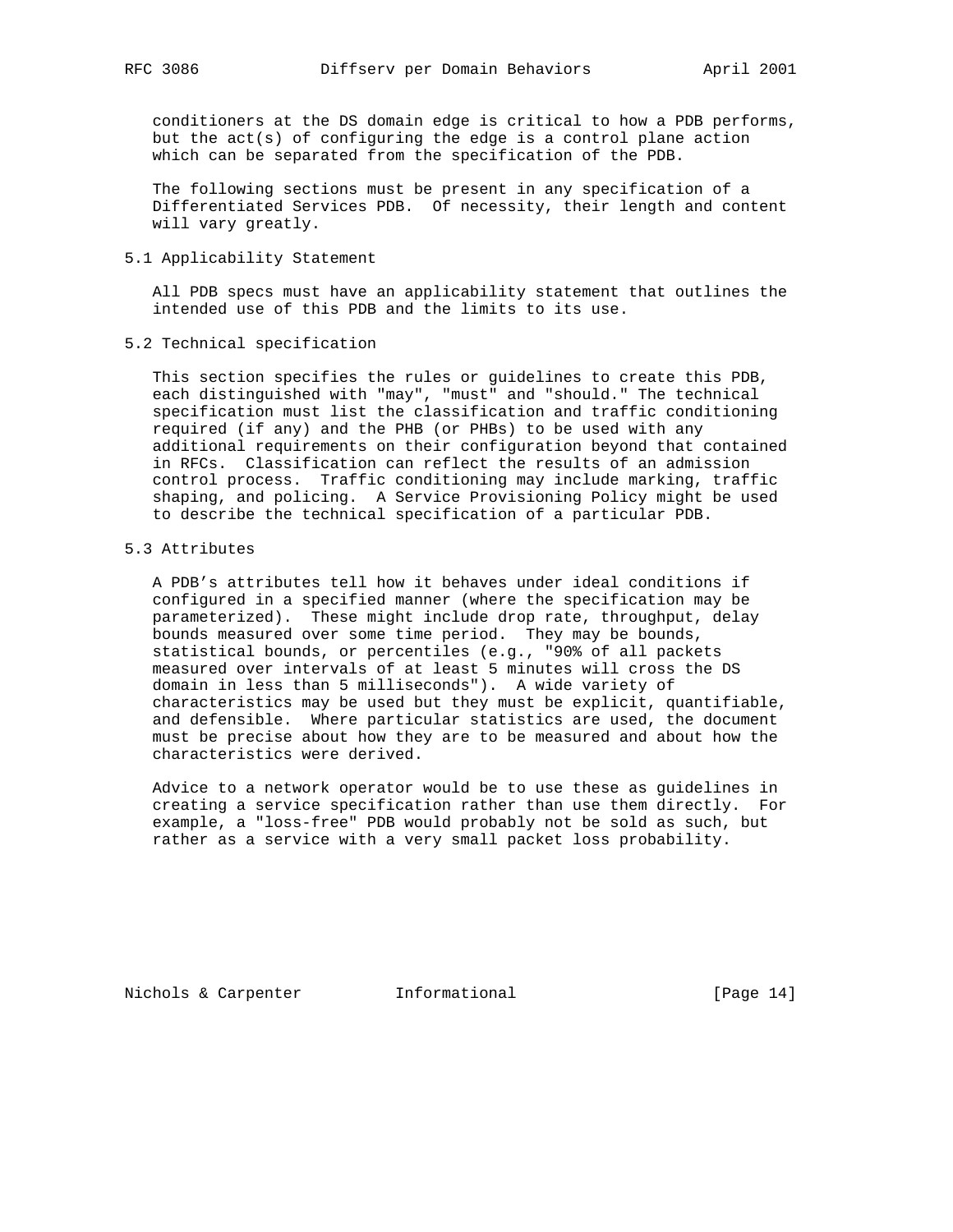# 5.4 Parameters

 The definition and characteristics of a PDB may be parameterized by network-specific features; for example, maximum number of hops, minimum bandwidth, total number of entry/exit points of the PDB to/from the diffserv network, maximum transit delay of network elements, minimum buffer size available for the PDB at a network node, etc.

### 5.5 Assumptions

 In most cases, PDBs will be specified assuming lossless links, no link failures, and relatively stable routing. This is reasonable since otherwise it would be very difficult to quantify behavior and this is the operating conditions for which most operators strive. However, these assumptions must be clearly stated. Since PDBs with specific bandwidth parameters require that bandwidth to be available, the assumptions to be stated may include standby capacity. Some PDBs may be specifically targeted for cases where these assumptions do not hold, e.g., for high loss rate links, and such targeting must also be made explicit. If additional restrictions, especially specific traffic engineering measures, are required, these must be stated.

 Further, if any assumptions are made about the allocation of resources within a diffserv network in the creation of the PDB, these must be made explicit.

5.6 Example Uses

 A PDB specification must give example uses to motivate the understanding of ways in which a diffserv network could make use of the PDB although these are not expected to be detailed. For example, "A bulk handling PDB may be used for all packets which should not take any resources from the network unless they would otherwise go unused. This might be useful for Netnews traffic or for traffic rejected from some other PDB by traffic policers."

5.7 Environmental Concerns (media, topology, etc.)

 Note that it is not necessary for a provider to expose which PDB (if a commonly defined one) is being used nor is it necessary for a provider to specify a service by the PDB's attributes. For example, a service provider might use a PDB with a "no queueing loss" characteristic in order to specify a "very low loss" service.

 This section is to inject realism into the characteristics described above. Detail the assumptions made there and what constraints that puts on topology or type of physical media or allocation.

Nichols & Carpenter **Informational** [Page 15]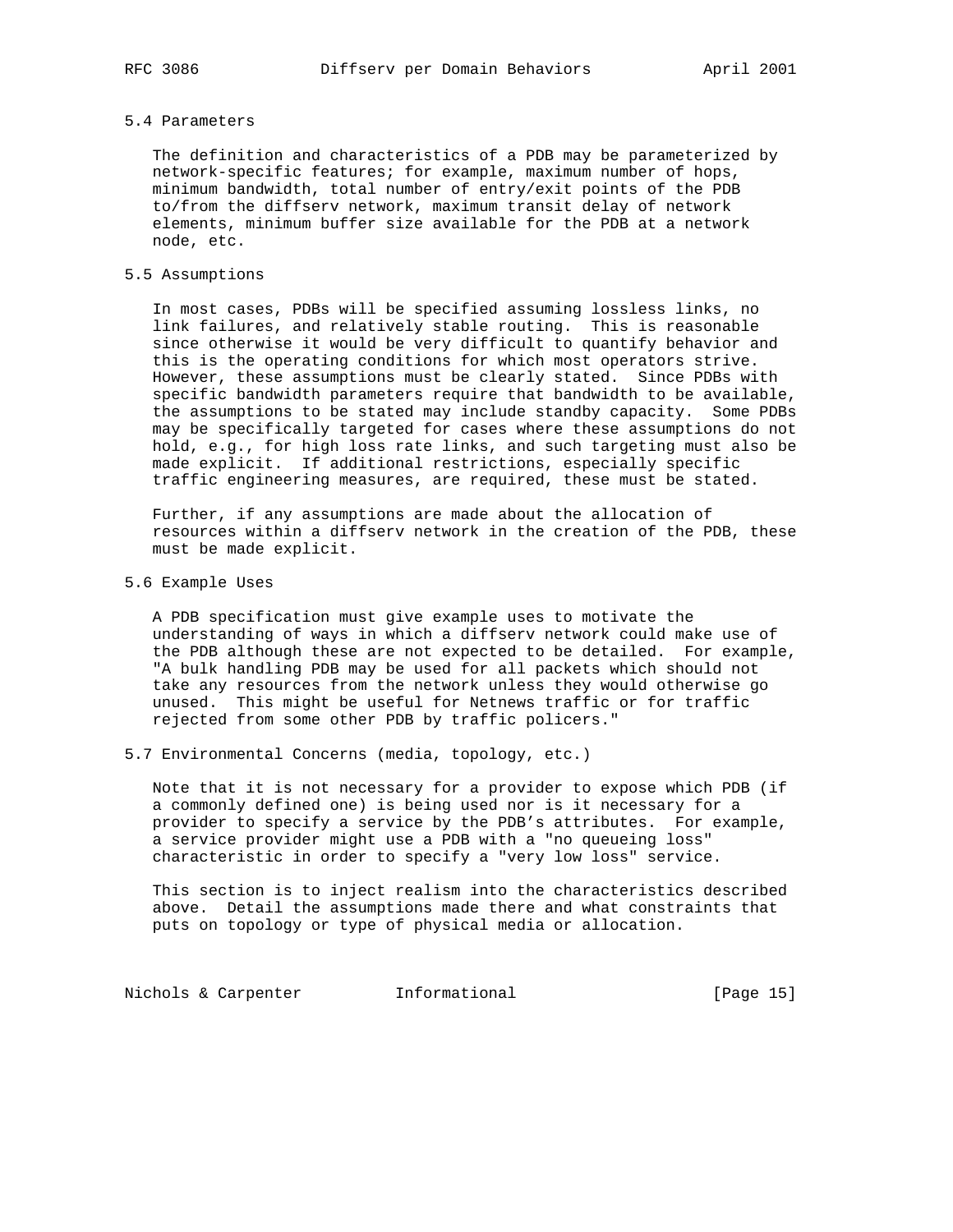#### 5.8 Security Considerations for each PDB

 This section should include any security considerations that are specific to the PDB. Is it subject to any unusual theft-of-service or denial-of-service attacks? Are any unusual security precautions needed?

 It is not necessary to repeat the general security discussions in [RFC2474] and [RFC2475], but a reference should be included. Also refer to any special security considerations for the PHB or PHBs used.

6 On PDB Attributes

 As discussed in section 4, measurable, quantifiable attributes associated with each PDB can be used to describe what will happen to packets using that PDB as they cross the domain. In its role as a building block for the construction of interdomain quality-of service, a PDB specification should provide the answer to the question: Under what conditions can we join the output of this domain to another under the same traffic conditioning and expectations? Although there are many ways in which traffic might be distributed, creating quantifiable, realizable PDBs that can be concatenated into multi-domain services limits the realistic scenarios. A PDB's attributes with a clear statement of the conditions under which the attributes hold is critical to the composition of multi-domain services.

 There is a clear correlation between the strictness of the traffic conditioning and the quality of the PDB's attributes. As indicated earlier, numerical bounds are likely to be statistical or expressed as a percentile. Parameters expressed as strict bounds will require very precise mathematical analysis, while those expressed statistically can to some extent rely on experiment. Section 7 gives the example of a PDB without strict traffic conditioning and concurrent work on a PDB with strict traffic conditioning and attributes is also in front of the WG [VW]. This section gives some general considerations for characterizing PDB attributes.

 There are two ways to characterize PDBs with respect to time. First are properties over "long" time periods, or average behaviors. A PDB specification should report these as the rates or throughput seen over some specified time period. In addition, there are properties of "short" time behavior, usually expressed as the allowable burstiness in a traffic aggregate. The short time behavior is important in understanding buffering requirements (and associated loss characteristics) and for metering and conditioning considerations at DS boundaries. For short-time behavior, we are

Nichols & Carpenter **Informational** [Page 16]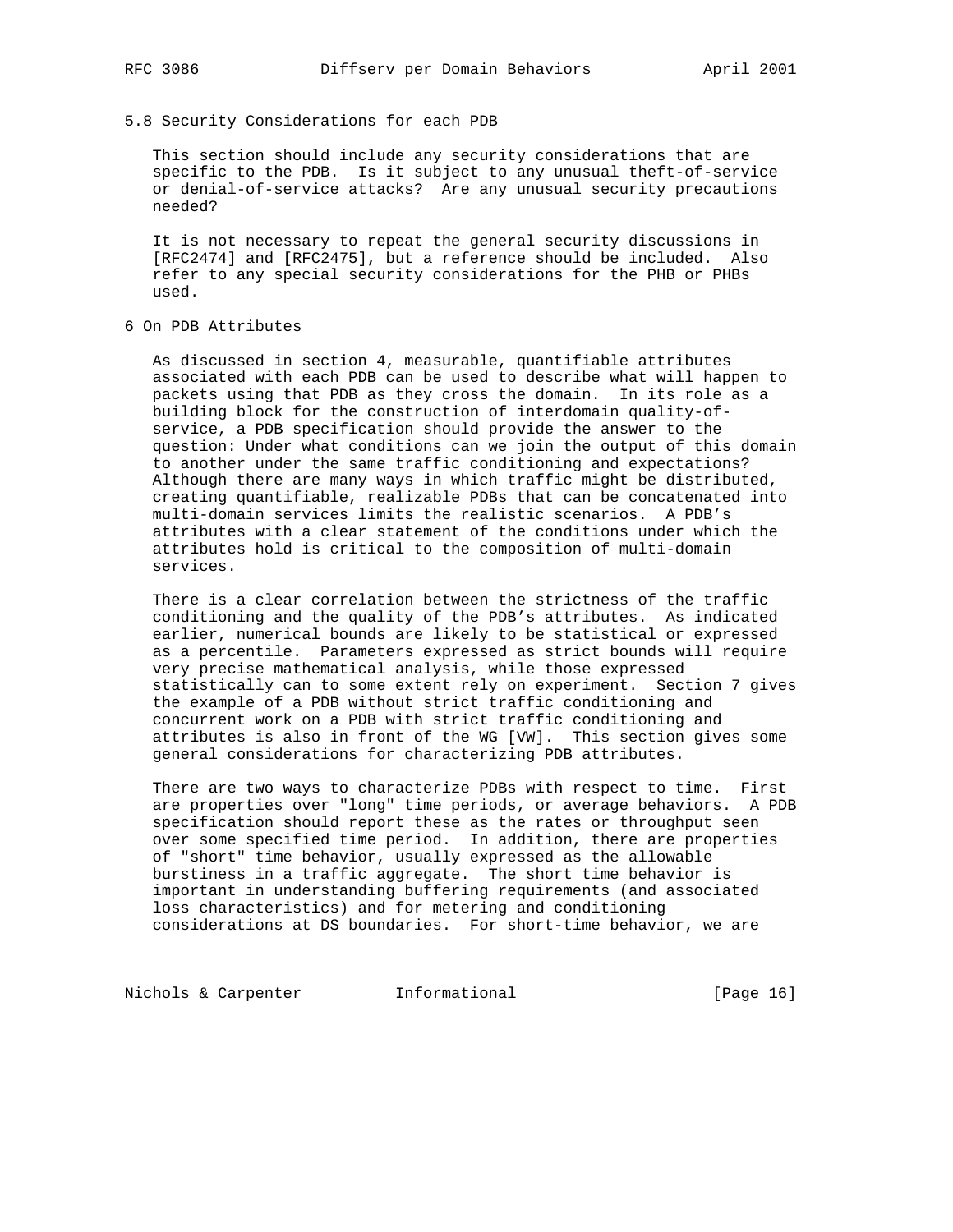interested primarily in two things: 1) how many back-to-back packets of the PDB's traffic aggregate will we see at any point (this would be metered as a burst) and 2) how large a burst of packets of this PDB's traffic aggregate can appear in a queue at once (gives queue overflow and loss). If other PDBs are using the same PHB within the domain, that must be taken into account.

6.1 Considerations in specifying long-term or average PDB attributes

 To characterize the average or long-term behavior for the foo PDB we must explore a number of questions, for instance: Can the DS domain handle the average foo traffic flow? Is that answer topology dependent or are there some specific assumptions on routing which must hold for the foo PDB to preserve its "adequately provisioned" capability? In other words, if the topology of D changes suddenly, will the foo PDB's attributes change? Will its loss rate dramatically increase?

 Let domain D in figure 4 be an ISP ringing the U.S. with links of bandwidth B and with N tails to various metropolitan areas. Inside D, if the link between the node connected to A and the node connected to Z goes down, all the foo traffic aggregate between the two nodes must transit the entire ring: Would the bounded behavior of the foo PDB change? If this outage results in some node of the ring now having a larger arrival rate to one of its links than the capacity of the link for foo's traffic aggregate, clearly the loss rate would change dramatically. In this case, topological assumptions were made about the path of the traffic from A to Z that affected the characteristics of the foo PDB. If these topological assumptions no longer hold, the loss rate of packets of the foo traffic aggregate transiting the domain could change; for example, a characteristic such as "loss rate no greater than 1% over any interval larger than 10 minutes." A PDB specification should spell out the assumptions made on preserving the attributes.



 Figure 4: ISP and DS domain D connected in a ring and connected to DS domain E

Nichols & Carpenter **Informational** [Page 17]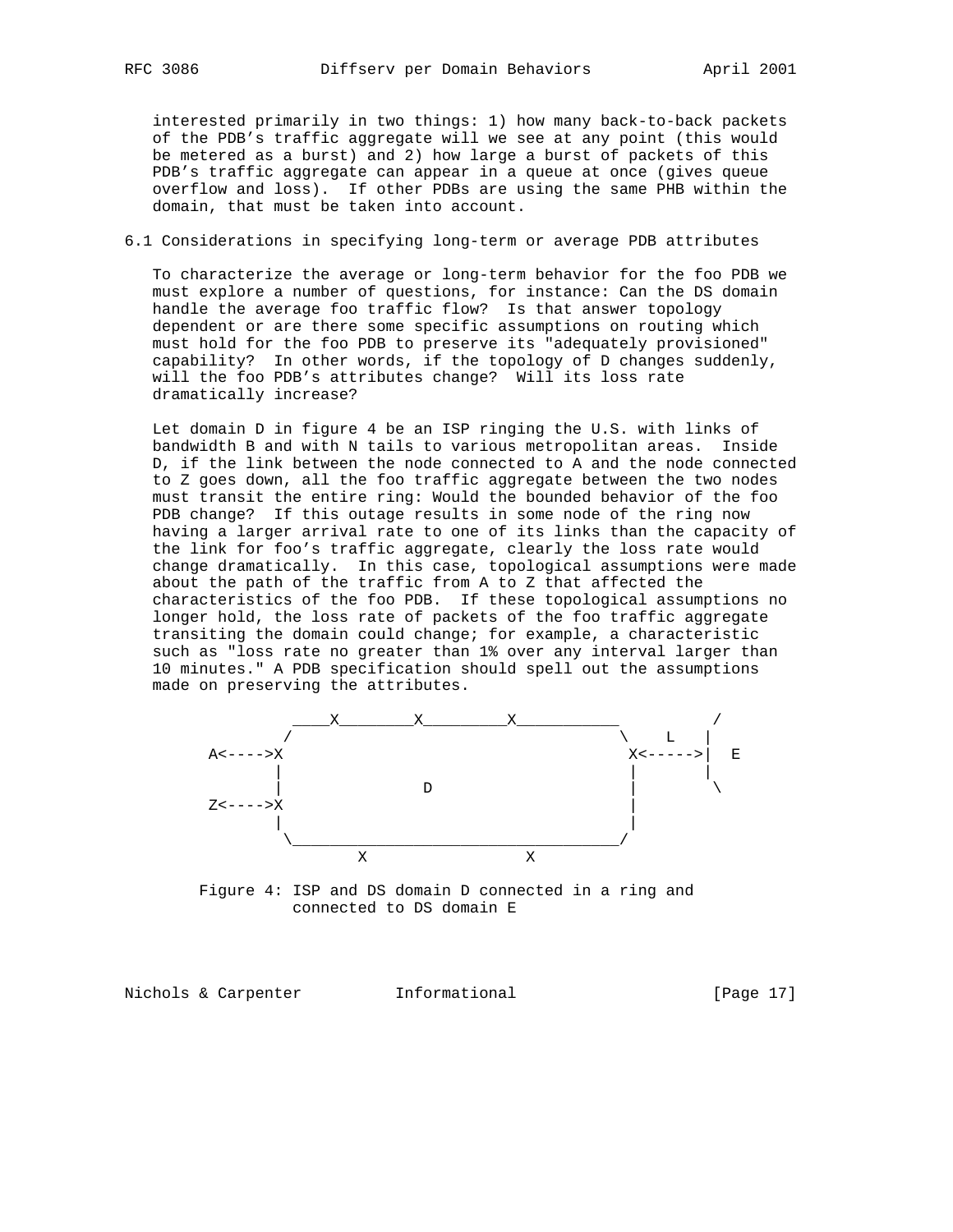# 6.2 Considerations in specifying short-term or bursty PDB attributes

 Next, consider the short-time behavior of the traffic aggregate associated with a PDB, specifically whether permitting the maximum bursts to add in the same manner as the average rates will lead to properties that aggregate or under what conditions this will lead to properties that aggregate. In our example, if domain D allows each of the uplinks to burst p packets into the foo traffic aggregate, the bursts could accumulate as they transit the ring. Packets headed for link L can come from both directions of the ring and back-to-back packets from foo's traffic aggregate can arrive at the same time. If the bandwidth of link L is the same as the links of the ring, this probably does not present a buffering problem. If there are two input links that can send packets to queue for L, at worst, two packets can arrive simultaneously for L. If the bandwidth of link L equals or exceeds twice B, the packets won't accumulate. Further, if p is limited to one, and the bandwidth of L exceeds the rate of arrival (over the longer term) of foo packets (required for bounding the loss) then the queue of foo packets for link L will empty before new packets arrive. If the bandwidth of L is equal to B, one foo packet must queue while the other is transmitted. This would result in N x p back-to- back packets of this traffic aggregate arriving over L during the same time scale as the bursts of p were permitted on the uplinks. Thus, configuring the PDB so that link L can handle the sum of the rates that ingress to the foo PDB doesn't guarantee that L can handle the sum of the N bursts into the foo PDB.

 If the bandwidth of L is less than B, then the link must buffer Nxpx(B-L)/B foo packets to avoid loss. If the PDB is getting less than the full bandwidth L, this number is larger. For probabilistic bounds, a smaller buffer might do if the probability of exceeding it can be bounded.

 More generally, for router indegree of d, bursts of foo packets might arrive on each input. Then, in the absence of any additional traffic conditioning, it is possible that dxpx(# of uplinks) back-to-back foo packets can be sent across link L to domain E. Thus the DS domain E must permit these much larger bursts into the foo PDB than domain D permits on the N uplinks or else the foo traffic aggregate must be made to conform to the TCA for entering E (e.g., by shaping).

 What conditions should be imposed on a PDB and on the associated PHB in order to ensure PDBs can be concatenated, as across the interior DS domains of figure 1? Traffic conditioning for constructing a PDB that has certain attributes across a DS domain should apply independently of the origin of the packets. With reference to the

Nichols & Carpenter 1nformational [Page 18]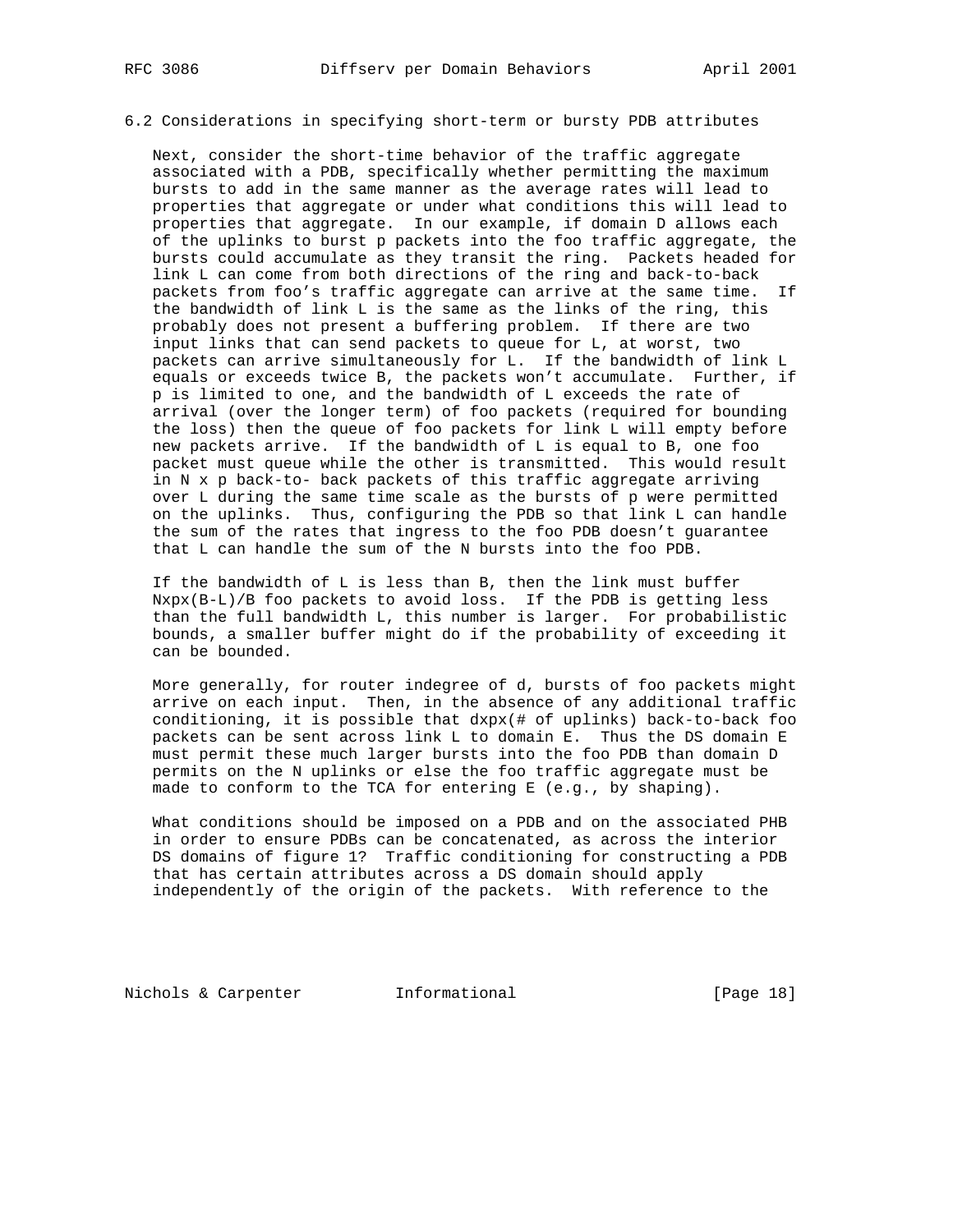example we've been exploring, the TCA for the PDB's traffic aggregate entering link L into domain E should not depend on the number of uplinks into domain D.

6.3 Remarks

 This section has been provided as motivational food for thought for PDB specifiers. It is by no means an exhaustive catalog of possible PDB attributes or what kind of analysis must be done. We expect this to be an interesting and evolutionary part of the work of understanding and deploying differentiated services in the Internet. There is a potential for much interesting research work. However, in submitting a PDB specification to the Diffserv WG, a PDB must also meet the test of being useful and relevant by a deployment experience, described in section 8.

7 A Reference Per-Domain Behavior

 The intent of this section is to define as a reference a Best Effort PDB, a PDB that has little in the way of rules or expectations.

- 7.1 Best Effort PDB
- 7.1.1 Applicability

 A Best Effort (BE) PDB is for sending "normal internet traffic" across a diffserv network. That is, the definition and use of this PDB is to preserve, to a reasonable extent, the pre-diffserv delivery expectation for packets in a diffserv network that do not require any special differentiation. Although the PDB itself does not include bounds on availability, latency, and packet loss, this does not preclude Service Providers from engineering their networks so as to result in commercially viable bounds on services that utilize the BE PDB. This would be analogous to the Service Level Guarantees that are provided in today's single-service Internet.

 In the present single-service commercial Internet, Service Level Guarantees for availability, latency, and packet delivery can be found on the web sites of ISPs [WCG, PSI, UU]. For example, a typical North American round-trip latency bound is 85 milliseconds, with each service provider's site information specifying the method of measurement of the bounds and the terms associated with these bounds contractually.

Nichols & Carpenter Informational [Page 19]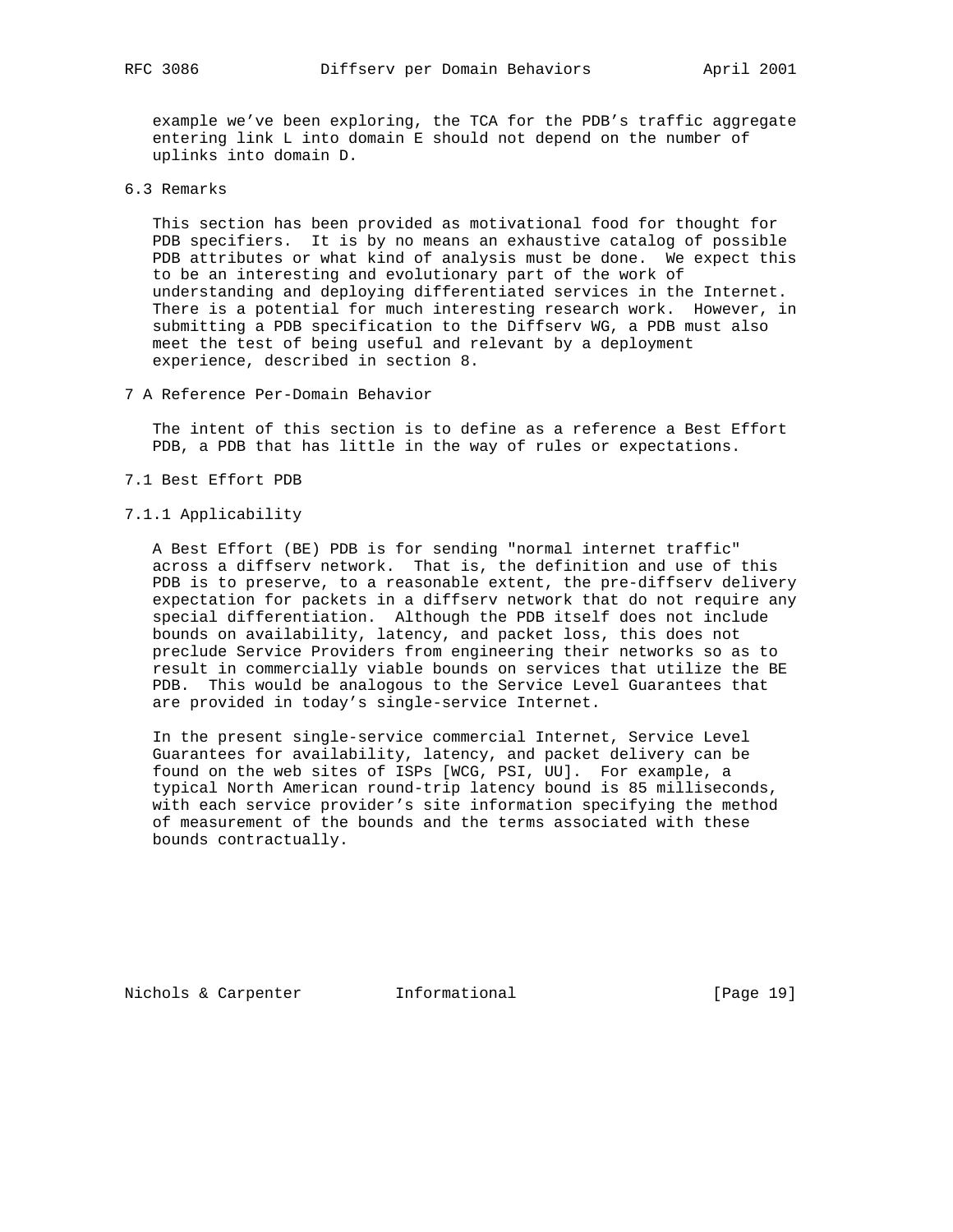7.1.2 TCS and PHB configurations

 There are no restrictions governing rate and bursts of packets beyond the limits imposed by the ingress link. The network edge ensures that packets using the PDB are marked for the Default PHB (as defined in [RFC2474]), but no other traffic conditioning is required. Interior network nodes apply the Default PHB on these packets.

7.1.3 Attributes of this PDB

"As much as possible as soon as possible".

 Packets of this PDB will not be completely starved and when resources are available (i.e., not required by packets from any other traffic aggregate), network elements should be configured to permit packets of this PDB to consume them.

 Network operators may bound the delay and loss rate for services constructed from this PDB given knowledge about their network, but such attributes are not part of the definition.

#### 7.1.4 Parameters

None.

7.1.5 Assumptions

 A properly functioning network, i.e., packets may be delivered from any ingress to any egress.

- 7.1.6 Example uses
	- 1. For the normal Internet traffic connection of an organization.
	- 2. For the "non-critical" Internet traffic of an organization.
	- 3. For standard domestic consumer connections
- 7.1.7 Environmental Concerns

There are no environmental concerns specific to this PDB.

7.1.8 Security Considerations for BE PDB

 There are no specific security exposures for this PDB. See the general security considerations in [RFC2474] and [RFC2475].

Nichols & Carpenter **Informational** [Page 20]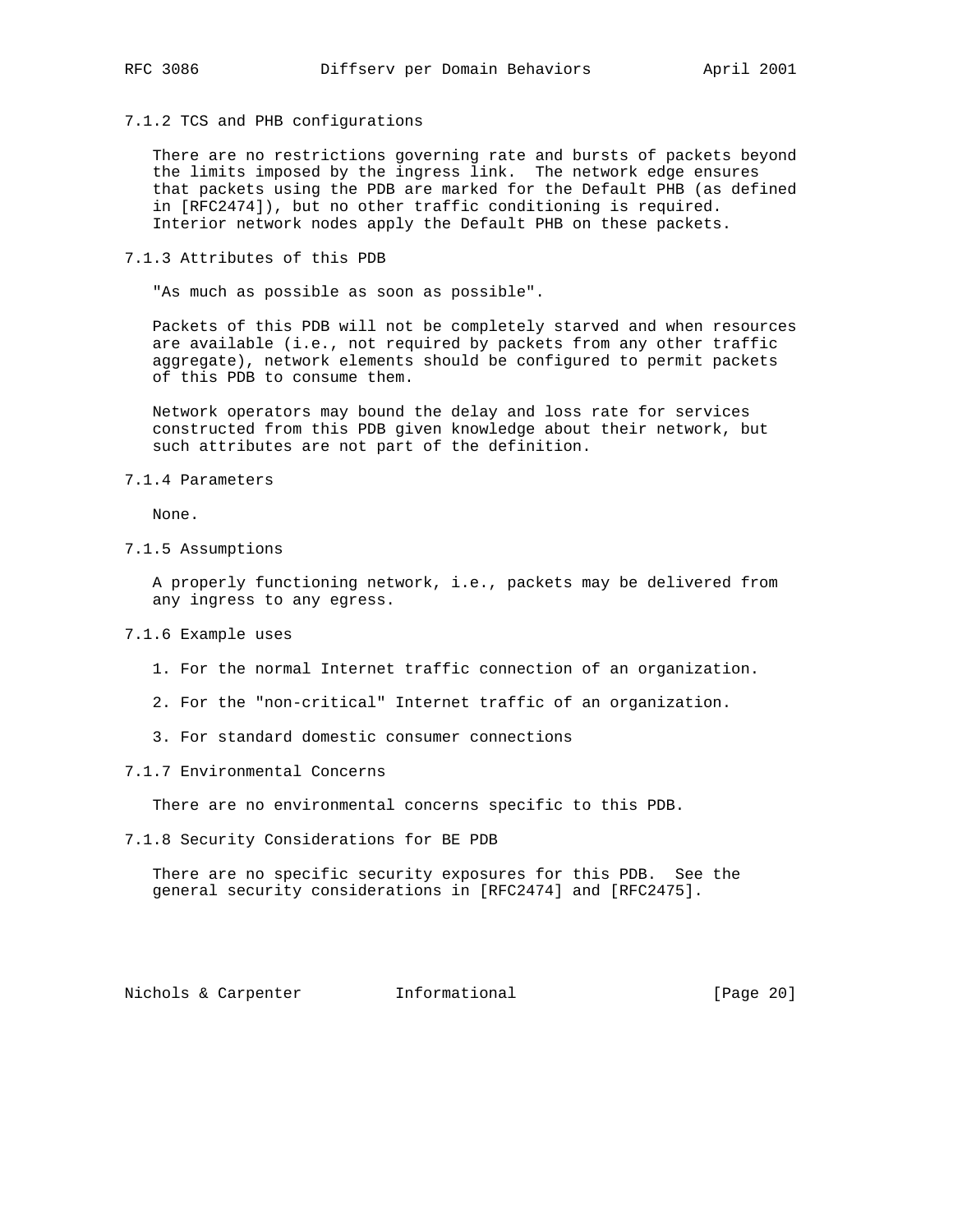## 8 Guidelines for writing PDB specifications

 G1. Following the format given in this document, write a draft and submit it as an Internet Draft. The document should have "diffserv" as some part of the name. Either as an appendix to the draft, or in a separate document, provide details of deployment experience with measured results on a network of non-trivial size carrying realistic traffic and/or convincing simulation results (simulation of a range of modern traffic patterns and network topologies as applicable). The document should be brought to the attention of the diffserv WG mailing list, if active.

 G2. Initial discussion should focus primarily on the merits of the PDB, though comments and questions on the claimed attributes are reasonable. This is in line with the Differentiated Services goal to put relevance before academic interest in the specification of PDBs. Academically interesting PDBs are encouraged, but would be more appropriate for technical publications and conferences, not for submission to the IETF. (An "academically interesting" PDB might become a PDB of interest for deployment over time.)

 The implementation of the following guidelines varies, depending on whether there is an active diffserv working group or not.

Active Diffserv Working Group path:

 G3. Once consensus has been reached on a version of a draft that it is a useful PDB and that the characteristics "appear" to be correct (i.e., not egregiously wrong) that version of the draft goes to a review panel the WG co-chairs set up to audit and report on the characteristics. The review panel will be given a deadline for the review. The exact timing of the deadline will be set on a case-by case basis by the co-chairs to reflect the complexity of the task and other constraints (IETF meetings, major holidays) but is expected to be in the 4-8 week range. During that time, the panel may correspond with the authors directly (cc'ing the WG co-chairs) to get clarifications. This process should result in a revised draft and/or a report to the WG from the panel that either endorses or disputes the claimed characteristics.

 G4. If/when endorsed by the panel, that draft goes to WG last call. If not endorsed, the author(s) can give an itemized response to the panel's report and ask for a WG Last Call.

Nichols & Carpenter **Informational** [Page 21]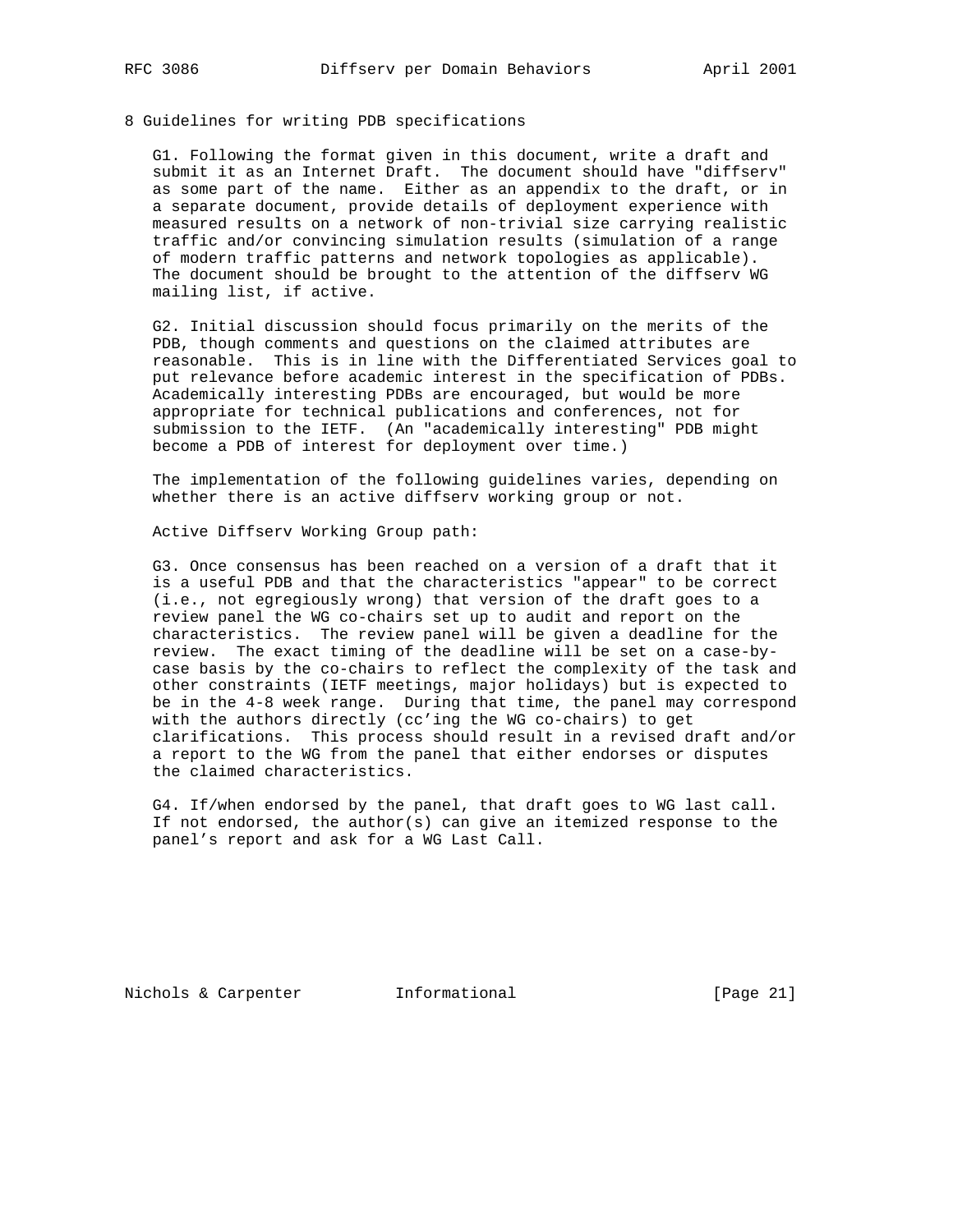G5. If/when passes Last Call, goes to ADs for publication as a WG Informational RFC in our "PDB series".

If no active Diffserv Working Group exists:

 G3. Following discussion on relevant mailing lists, the authors should revise the Internet Draft and contact the IESG for "Expert Review" as defined in section 2 of RFC 2434 [RFC2434].

 G4. Subsequent to the review, the IESG may recommend publication of the Draft as an RFC, request revisions, or decline to publish as an Informational RFC in the "PDB series".

9 Security Considerations

 The general security considerations of [RFC2474] and [RFC2475] apply to all PDBs. Individual PDB definitions may require additional security considerations.

10 Acknowledgements

 The ideas in this document have been heavily influenced by the Diffserv WG and, in particular, by discussions with Van Jacobson, Dave Clark, Lixia Zhang, Geoff Huston, Scott Bradner, Randy Bush, Frank Kastenholz, Aaron Falk, and a host of other people who should be acknowledged for their useful input but not be held accountable for our mangling of it. Grenville Armitage coined "per domain behavior (PDB)" though some have suggested similar terms prior to that. Dan Grossman, Bob Enger, Jung-Bong Suk, and John Dullaert reviewed the document and commented so as to improve its form.

#### References

- [RFC2474] Nichols, K., Blake, S. Baker, F. and D. Black, "Definition of the Differentiated Services Field (DS Field) in the IPv4 and IPv6 Headers", RFC 2474, December 1998.
- [RFC2475] Blake, S., Black, D., Carlson, M., Davies, E., Wang, Z. and W. Weiss, "An Architecture for Differentiated Services", December 1998.
- [RFC2597] Heinanen, J., Baker, F., Weiss, W. and J. Wroclawski, "Assured Forwarding PHB Group", RFC 2597, June 1999.
- [RFC2598] Jacobson, V., Nichols, K. and K. Poduri, "An Expedited Forwarding PHB", RFC 2598, June 1999.

Nichols & Carpenter Informational [Page 22]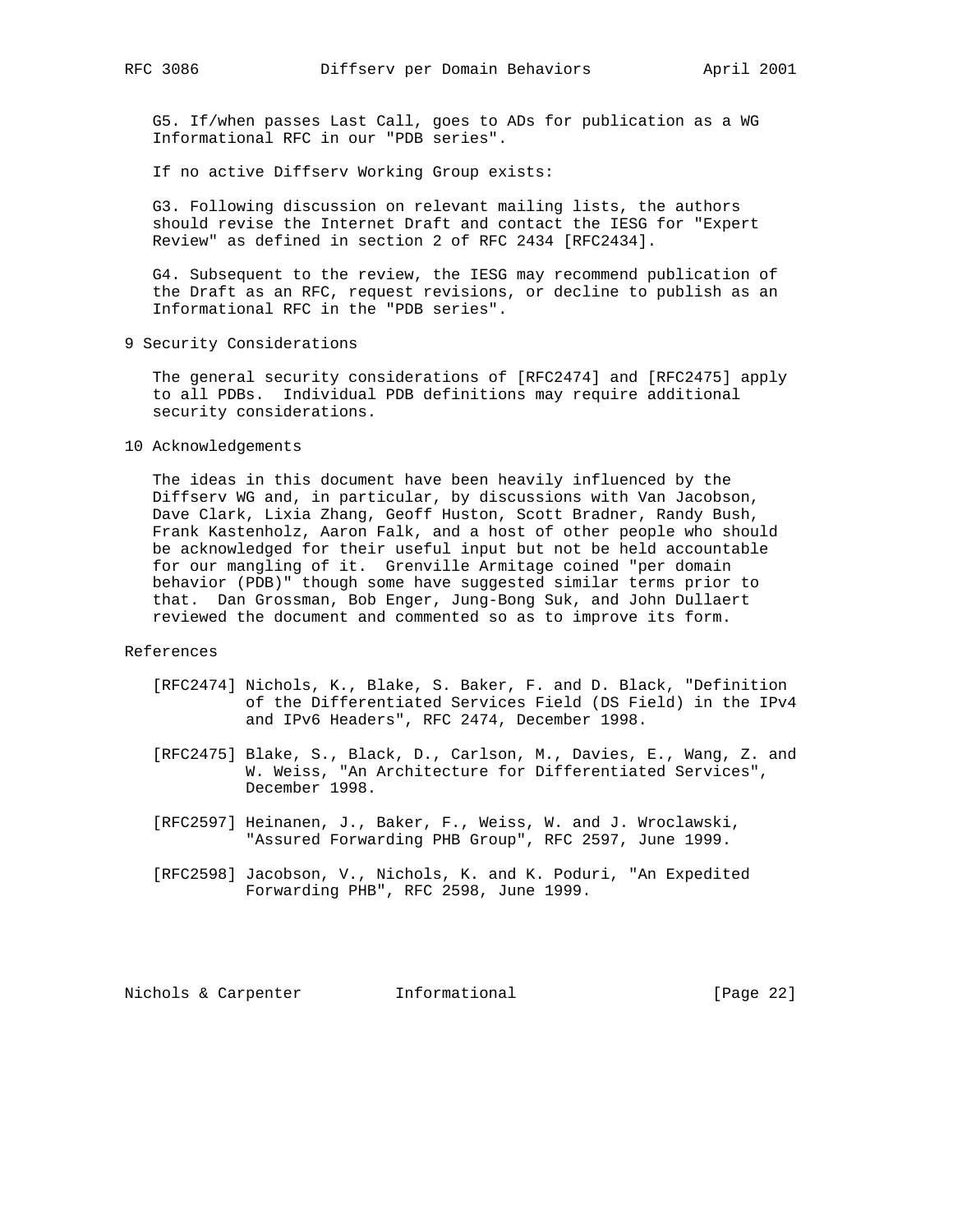- [RFC2698] Heinanen, J. and R. Geurin, "A Two Rate Three Color Marker", RFC 2698, June 1999.
- [MODEL] Bernet, Y., Blake, S., Grossman, D. and A. Smith, "An Informal Management Model for Diffserv Routers", Work in Progress.
- [MIB] Baker, F., Chan, K. and A. Smith, "Management Information Base for the Differentiated Services Architecture", Work in Progress.
- [VW] Jacobson, V., Nichols, K. and K. Poduri, "The 'Virtual Wire' Per-Domain Behavior", Work in Progress.
- [WCG] Worldcom, "Internet Service Level Guarantee", http://www.worldcom.com/terms/service\_level\_guarantee/ t\_sla\_terms.phtml
- [PSI] PSINet, "Service Level Agreements", http://www.psinet.com/sla/
- [UU] UUNET USA Web site, "Service Level Agreements", http://www.us.uu.net/support/sla/
- [RFC2434] Alvestrand, H. and T. Narten, "Guidelines for IANA Considerations", BCP 26, RFC 2434, October 1998.

Authors' Addresses

 Kathleen Nichols Packet Design, LLC 2465 Latham Street, Third Floor Mountain View, CA 94040 USA

EMail: nichols@packetdesign.com

 Brian Carpenter IBM c/o iCAIR Suite 150 1890 Maple Avenue Evanston, IL 60201 USA

EMail: brian@icair.org

Nichols & Carpenter **Informational** [Page 23]